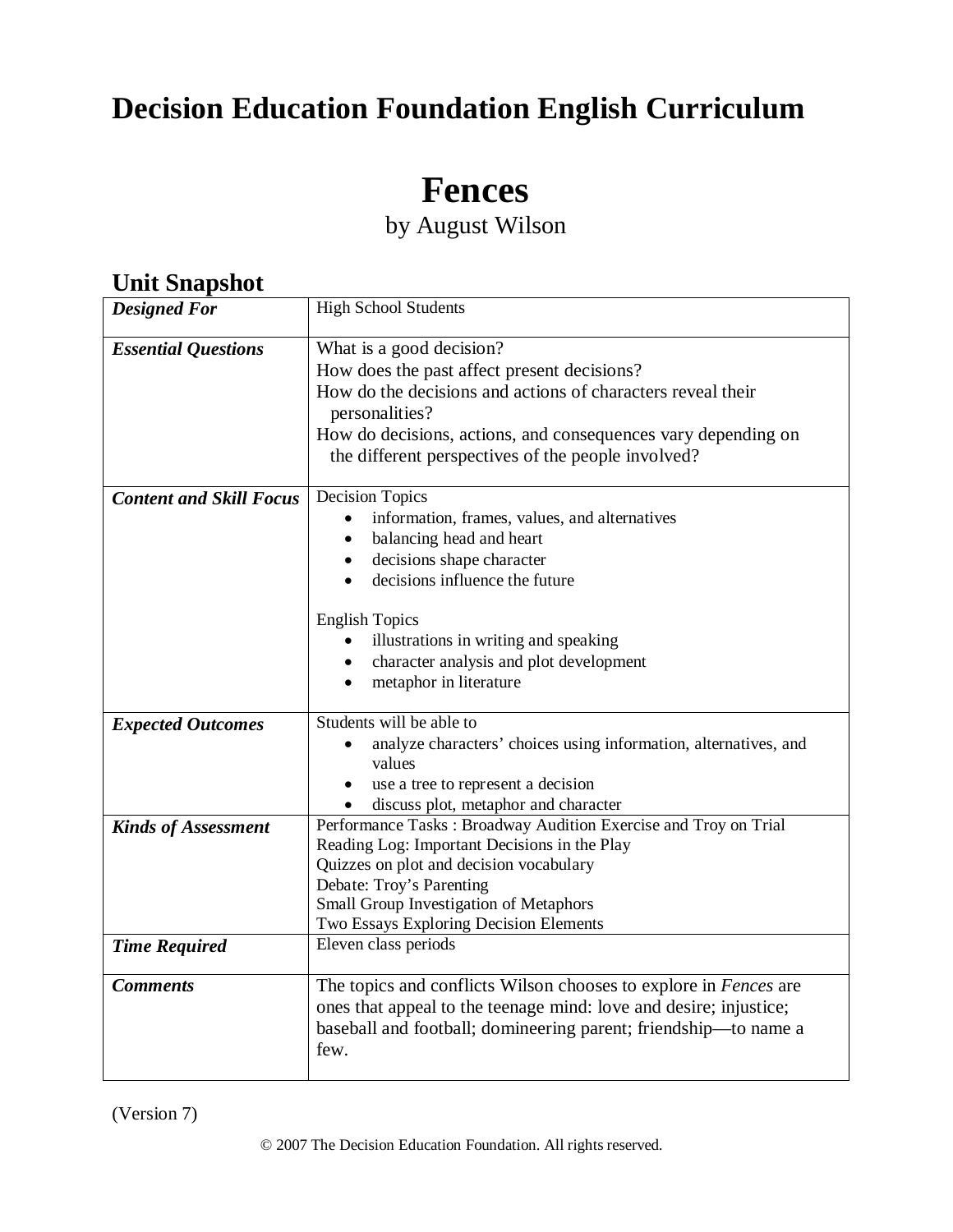# **Overview**

**General Description:** Through a close reading of August Wilson's play, *Fences*, students will explore the basis for a good decision: finding creative alternatives, defining clear values, and applying useful information—three foundational links in the six parts of the decision-making process. The unit is designed for students in grades 9-12, and teachers can use it as a stand-alone unit or as part of a larger drama unit.

**Duration:** While the unit is designed for eleven class periods, teachers will need to add time to complete written and group assignments. The class period designations describe chronology, not the exact amount of time. The duration can be adjusted by adapting the learning and assessment activities that will be most useful for the class, and a feasible range of time frames is ten to twenty class periods. To assess how well students can apply their understanding, teachers can choose between two Performance Tasks or use both.

**Context:** Set in 1957, ten years after Jackie Robinson played in his first major-league baseball game, *Fences* is the half-way point in August Wilson's ten-play cycle about African American life in each decade of the Twentieth Century. The play is about Troy Maxon, a fifty-seven-yearold garbage man who lives with his family in the Hill District of Pittsburg. Topics Wilson chooses to explore in *Fences* are ones that appeal to the teenage mind: love and desire; injustice; baseball and football; domineering parent; friendship—to name a few.

Hedy Weiss, critic for *The Chicago Sun-Times,* states that

*[i]n many ways Fences is the black equivalent of Arthur Miller's Death of a Salesman - the tragic tale of a deeply flawed father and his turbulent relationship with both himself and his son. Troy's enduring anger and fear—his inheritance from a crueler and more discriminatory world than the one his son has grown into— make him unable to support his son's dreams. And his bitter experience (and some envy, too), drives him to treat Cory with a Lear-like ferocity and to crush his dream of a college athletic scholarship. Yet Cory only snaps when his father's sexual dalliance with a younger woman is revealed, and he must defend his devastated mother.* (*The Chicago Sun-Times,* January 23, 2006)

Although their own experience may or may not reach the same extremes, high school students will find Wilson's portrayal of Cory's struggles realistic and engaging: most teenagers will be able to identify with Cory at some level.

**Decisions in the Play:** While Cory and Rose, his mother, make important decisions, most of the drama revolves around the main character, Troy: the action and suspense unfold primarily from the decisions Troy makes. However, students can also benefit from studying the quality of Cory and Rose's decisions. One of the final exercises, *Pulling it All Together* focuses on Cory's decision to disobey his father.

Through seamless expository passages in the dialogue (students should notice this technique), we learn about Troy's past and about the decisions that continue to have an effect on characters. For example, Troy's failed career in baseball and experience of segregation has a direct influence on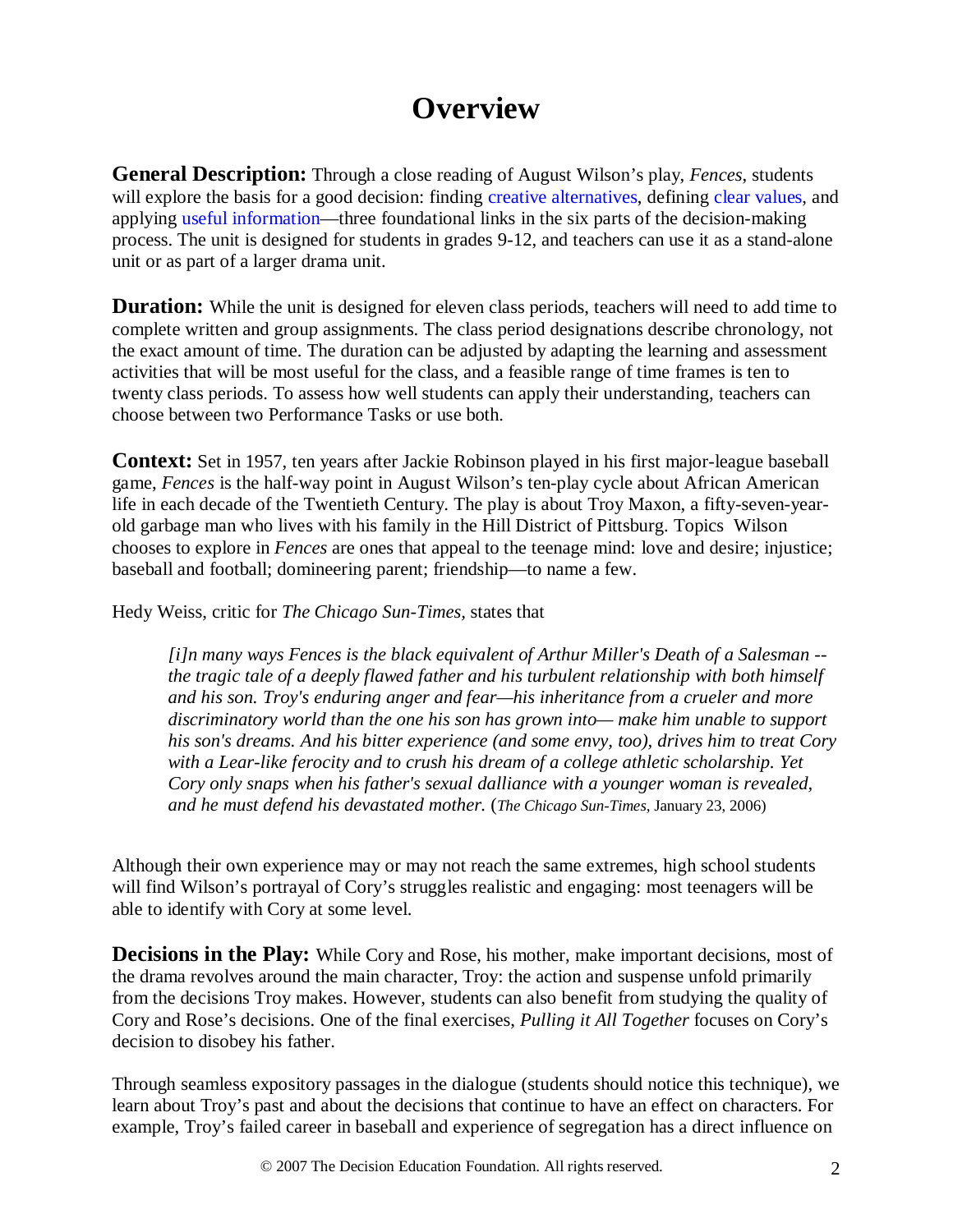his view of Cory's football prospects. Even though Troy views his father as the "devil himself," Troy follows his father's example of avoiding "the walking blues" and providing for his eleven children. Although Troy's care is flawed and emotionally limited, he attempts to stick with both Rose and Alberta, his mistress, and he takes responsibility for all of his children: Lyons (we notice Troy tells Lyons to keep the money he loaned him), Cory (Troy tries from his limited perspective to teach Cory to be successful in the world), and Raynell (Troy convinces Rose to become the mother of his illegitimate daughter).

Troy's most successful decision is to marry Rose, and during the present time of the play, his decision making deteriorates. Limited perspective on *alternatives* and *information* and conflicting *values* keep him from making the best choices in his relationships with Alberta, Cory, and Gabe. For example, commenting on Gabe's hospitalization, Rose tells Troy that he has contradicted his own values:

I said send him to the hospital…you said let him be free…now you done went down there and signed him to the hospital for half his money. You went back on yourself, Troy. You gonna have to answer for that. (2.2)

The root cause of Troy's poor decisions is a complex mixture of unfulfilled dreams, contradictory values, and limited perspective (his inability to distinguish the differences between his past and the present). However, by considering decision fitness and applying elements of a good decision, we can help students begin to make sense of the complexity, identify contradictions, and learn skills to employ in their own decision-making.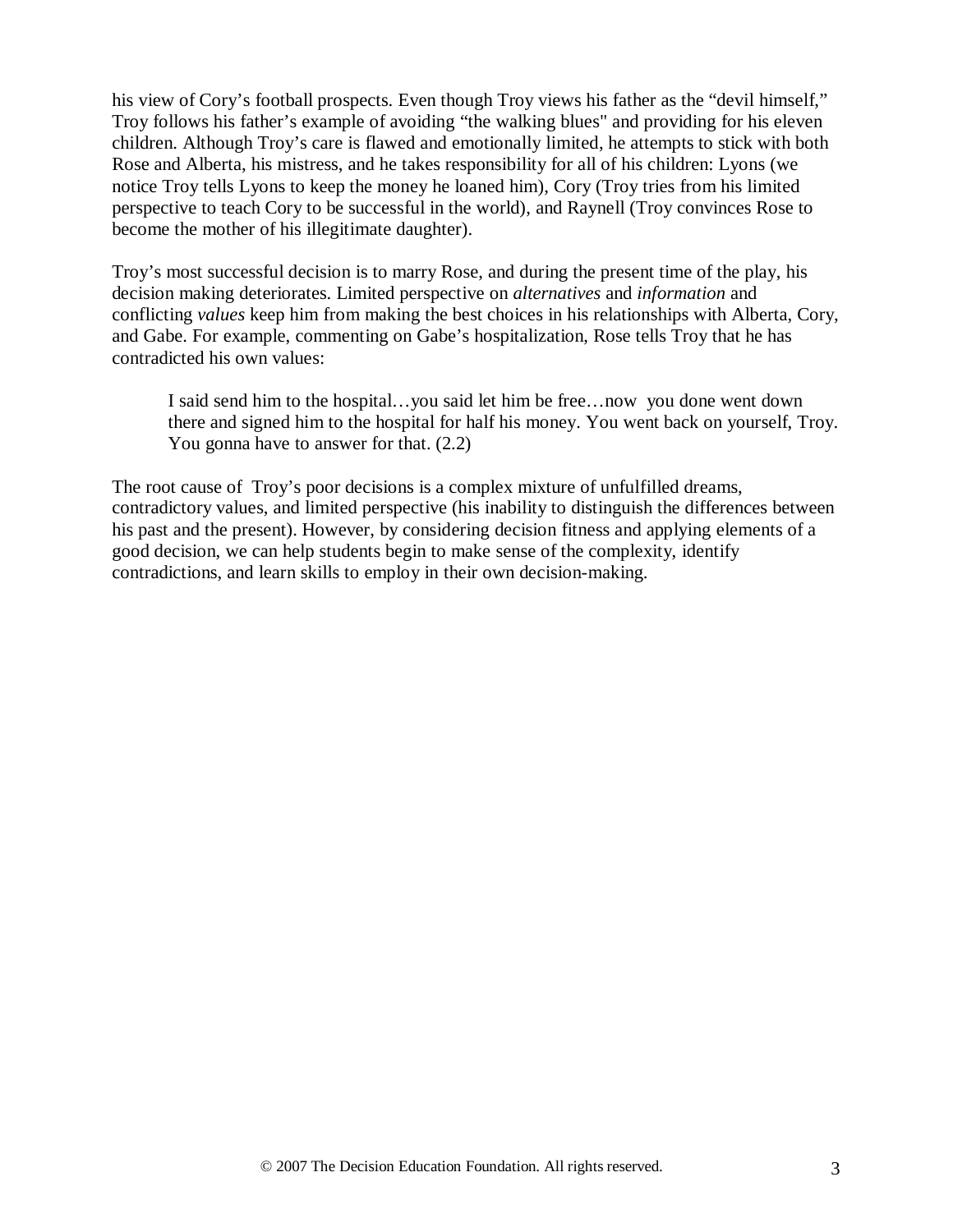# *Fences* **Unit Contents**

### **1. Learning Plan**

- **First Class: Role Play and Introduction** (page 5)
- **Second Class: Biography and Background** (page 7)
- **Third Class: The First Act** (page 8) Teacher Resource 1—List of Important Decisions in *Fences* (page 9)
- **Fourth Class: The First Act and Decision Elements** (page 10) Teacher Resource 2—A Look at the Quality of Troy's Decision (page 11) Handout 1—Alternatives, Values, and Information (page 12) Handout 2—Decision Tools and Exercises (page 13)
- **Fifth Class: Writing Workshop** (page 15)
- **Sixth Class: Act 2, Scenes 1 through 3** (page 16)
- **Seventh Class: The Ending** (page 17)
- **Eighth Class: Frame—Troy's Decision To Kick Cory Out of the House** (page 18) Handout 3—How a Small Frame Limits a Decision (page 19) Teacher Resource 3. Sample Responses to Handout 3 (page 20)
- **Ninth Class: Decision Trees** (page 21) Handout 4—Tree Diagram Representing Troy's Decision to Commit Gabe (page 22) Handout 5—Values Table (page 23)
- **Tenth Class: Cory's Decision** (page 24) Handout 6—Cory's Dilemma: Pulling it All Together (page 25)
- **Eleventh Class: The Debate** (page 26)

### **2. Assessment Evidence**

- Performance Tasks: Broadway Audition (page 27)
- Performance Task: Troy on Trial (page 28)
- Reading Log, Quizzes, Essay Topics (page 29)
- Journal Enties, Small Group Investigation, Debate (page 30)

### **3. Resources on the Web** (page 31)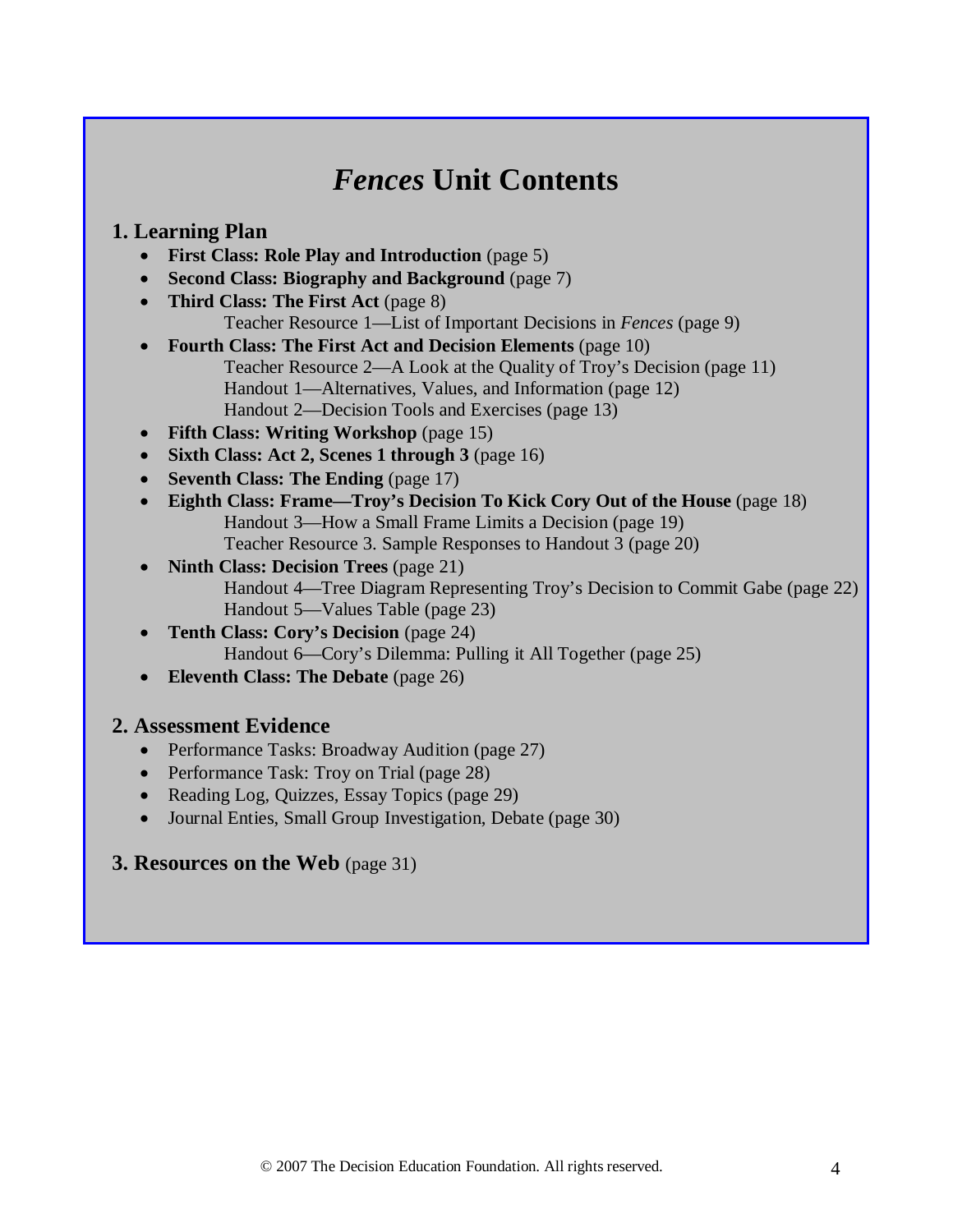# **1. Learning Plan**

### **First Class: Role Play and Introduction**

#### **Materials**

Student prepared to participate in role play Essential Questions Performance Task Essay Topics Journal Entry 1

#### **Procedures**

- Begin with a discussion of the question, *How much control do you have over your life?*
- Arrange the following role play with a student before class:
	- The student arrives late to class and interrupts you—*immediately after you have settled the class and asked the opening question above*. When you ask her for an explanation, she responds, "Mr.\_\_\_\_ stopped me in the hall and asked how the game went yesterday." Lose your temper and tell the student you want to meet with her after school. The tardy student responds loudly: "But that's unfair—I had no choice— Mr. made me late." Come clean with the class, and ask them to describe what they just witnessed (if time allows have them respond briefly in writing and share responses before turning to discussion).
- Once students have discussed the situation, draw their attention back to your opening question, by asking the late student if she had control in this situation. The following questions can be used to direct the conversation to a range of topics that will appear in this unit:
	- o In what ways do your parents control you? school? peers? teammates? teachers? your past?
	- o Did you choose to come to school today? Did you choose this class? Have you chosen to pay attention and participate in the discussion?
	- o What are some decisions you have made (or have seen others make) that have changed your (their) life, for good or ill? (If they prefer students can give examples from history, movies, popular culture.)
	- o What do our decisions reveal about us?

Emphasize the idea that even though we are all limited in various ways (environment, circumstances, family, school, health, to name a few examples), decisions give us some control within those limitations—power to influence our futures.

• Introduce students to the *Essential Questions* and inform them that the class will explore those questions through both a close reading of August Wilson's play, *Fences,* and an examination of the foundation blocks of a good decision: creative alternatives, useful information, and values. Emphasize that the goal is to examine how characters handle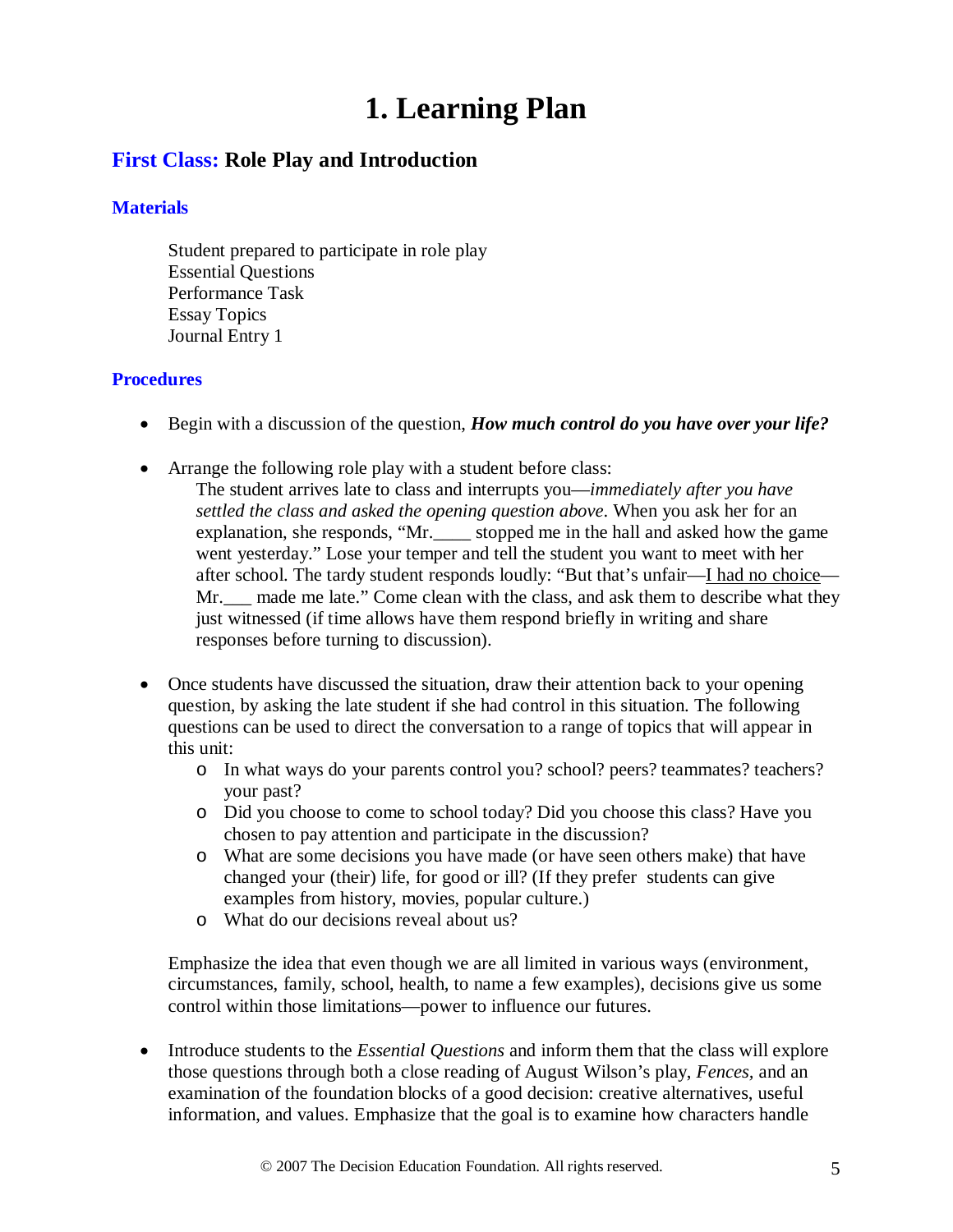decisions, then to apply ideas about good decision-making to our own lives. Introduce the **Performance Tasks** and **Essay Topics** to help students understand more specifically where they are headed in this unit of study. **Procedural Note**: Depending on the time available, teachers can choose one or both of the *Performance Tasks*, but this decision should be made before the unit introduction so that students know what is expected of them.

• **Closure.** Point out the significance of beginning a drama unit with a role play. Ask students to consider the similarities and differences between what they saw at the beginning of class and a full-fledged dramatic production. (2)

#### **Next Steps**

Assign **Journal Entry 1**. Before beginning the play, students complete the journal topic below: an exploration of August Wilson's life and the context of the *Fences.* Provide students with online information sources (see **Web** Resources).

Journal Assignment: *Research details about August Wilson's life and the background and context for* Fences *(check at least two sources). Imagine that he has come to speak to your class. Write a brief biography (in your own words) that you might use to introduce the playwright to your class. Include details that you learned about Fences.*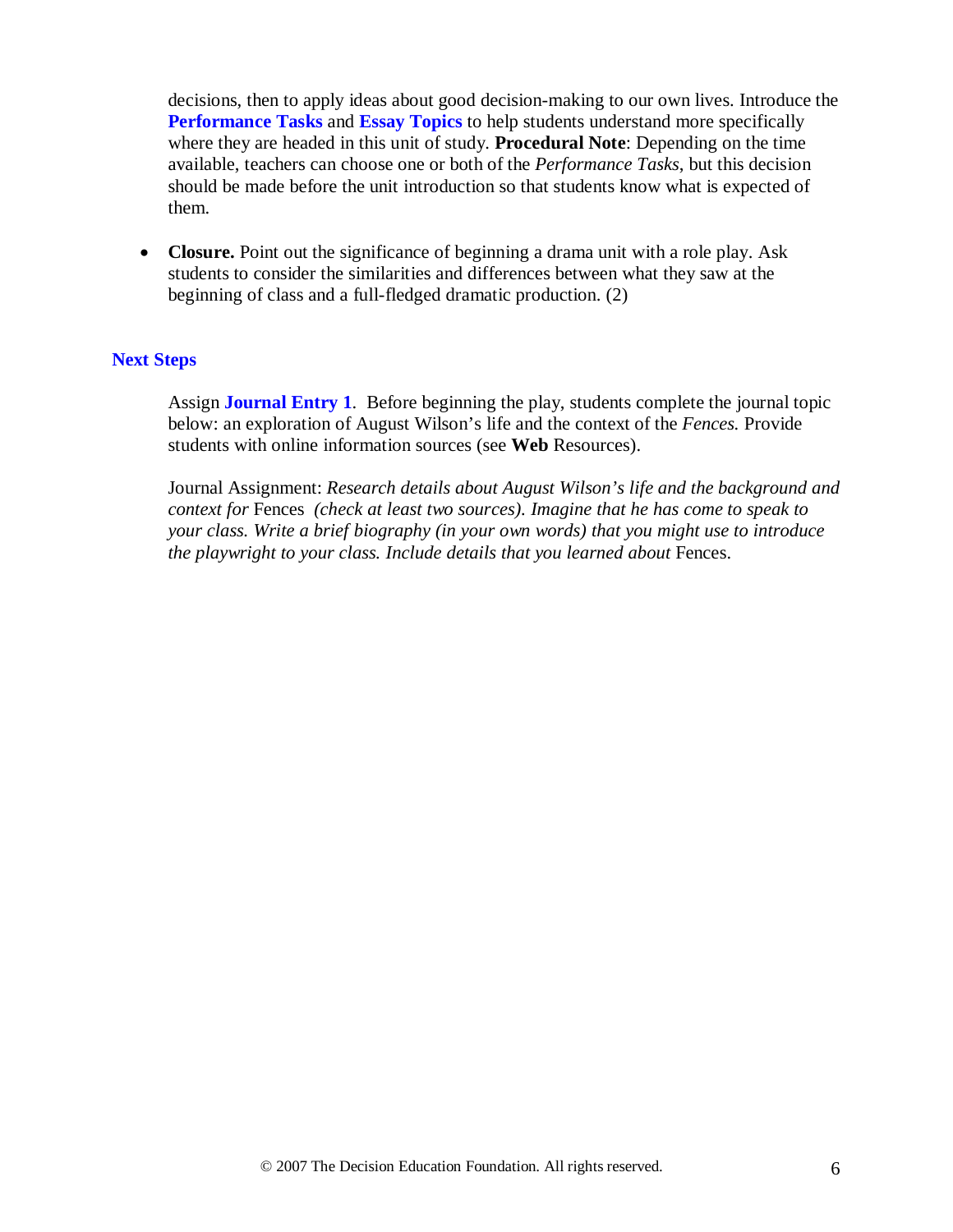### **Second Class: Biography and Background**

#### **Materials**

Reading Log Instructions

#### **Procedures**

- Review journal entries on Wilson's life and the context of *Fences*. Suggested method:
	- 1. Ask a volunteer to read an entry.
	- 2. Discuss the important information.
	- 3. Ask for a second another volunteer to read, one who has different information.
	- 4. Continue until you have elicited main point you want to emphasize about Wilson's life and the play.
- Explain the **Reading Log** instructions which are listed in **Assessment**.
- Students begin reading 1.1-1.2 (and reading logs).

#### **Next Steps**

**Homework:** Students complete reading assignment (1.1-1.2).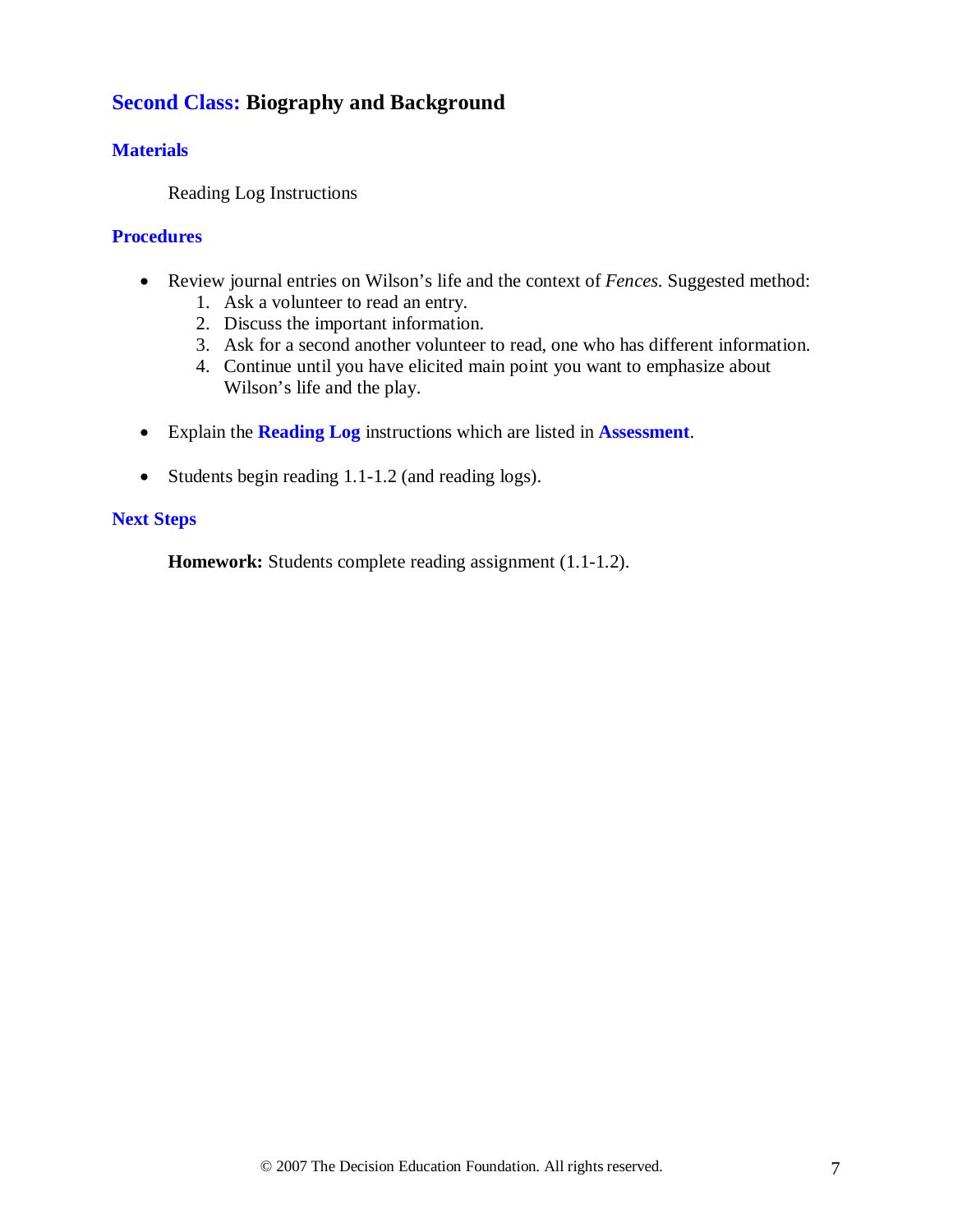### **Third Class: The First Act**

#### **Materials**

Student Reading Logs Teacher Resource 1—List of Important Decisions in *Fences*

#### **Procedures**

- $\bullet$  Discuss 1.1-1.2.
	- 1. Review major plot events and ask if there are any questions. (**Note:** To assess student understanding, after each reading assignment and before discussion, teachers can conduct brief oral or written quizzes on basic plot and character details.)
	- 2. Discuss reading logs. As students name decisions from these scenes, list them on the board.
- Students begin reading 1.3-1.4 and continue reading logs. Remind them to pay particular attention to new characters who enter the scenes.

#### **Next Steps**

**Homework:** Students complete reading assignment (1.3-1.4).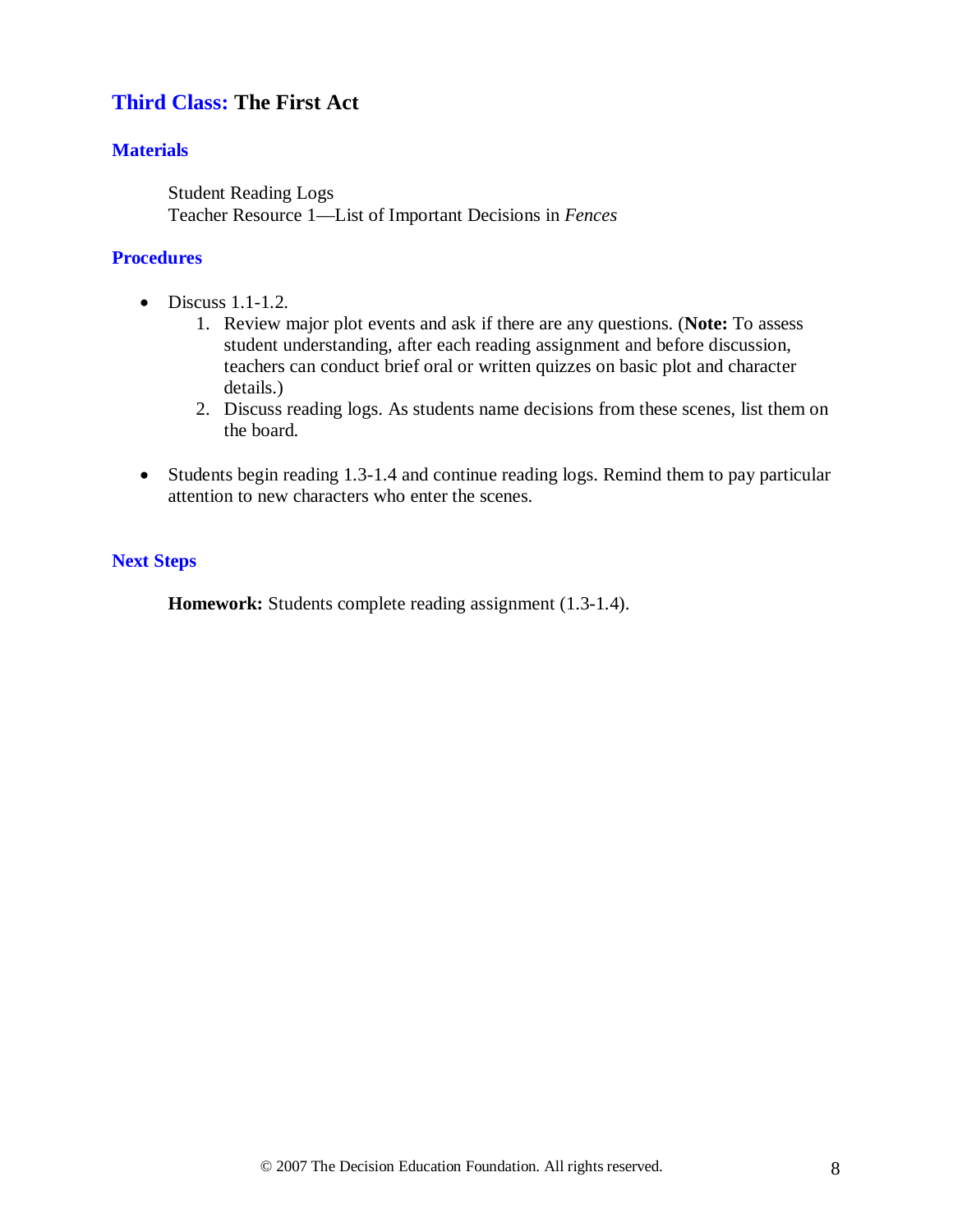### **Teacher Resource 1. LIST OF IMPORTANT DECISIONS IN** *FENCES*

**(Note:** *Teacher Resources* 1 and 2 are intended as background for the teacher. It is best to have students discover this information as they read, write, and discuss.**)**

### **Troy decisions are….**

- to leave his father/home as a young teenager
- to get married as a teenager (steal, stabbing, jail)
- to marry Rose 15 years later
- to seek better job—become a garbage truck driver
- to have an affair with Alberta
- to end Cory's football career by speaking to the coach
- to continue to see Alberta after confessing to Rose
- to commit Gabe to the hospital
- to kick Cory out of the house

### **Cory decisions are…**

- to play football and postpone working at the store
- to hit his father when Troy is hurting Rose
- to challenge Troy with a baseball bat
- to go to Troy's funeral

### **Rose's decisions are…**

- to marry Troy
- to reject Troy
- to raise Raynell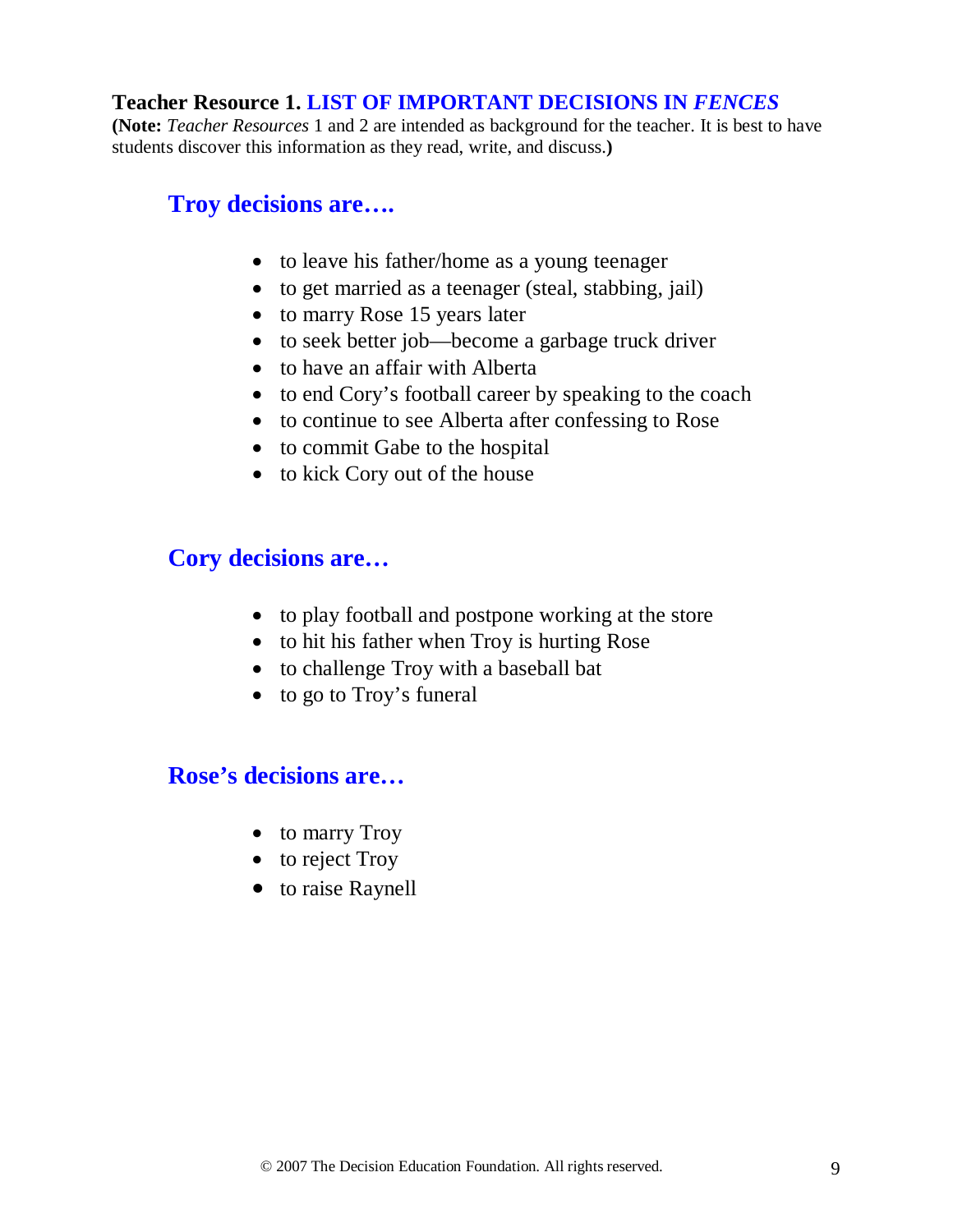### **Fourth Class: The First Act and Decision Elements**

#### **Materials**

Teacher Resource 2—A Look at the Quality of Troy's Decision Handout 1—Alternatives, Values, and Information Handout 2—Decision Tools and Exercises Extra blank copy of Handout 2-a (first page)

#### **Procedures**

- Discuss  $1.3-1.4$ .
	- 1. Review major plot events and ask if there are any questions.
	- 2. Discuss reading logs. As students name decision from these scenes, list them on the board.
- Use **Handout 1** (give students copies and project) to explore how *useful information, clear values,* and *creative alternatives* enable good decision making. Guidelines:
	- 1. Focus on the action of asking. Emphasize the *questions* associated with analyzing values, alternatives and information.
	- 2. Note how all three links affect each other: for example, my values and information will help determine my alternatives. Hence, a chain, not a linear representation. Our flexibility and willingness to move back and forth from one link to another as we analyze a problem will determine the quality of our decisions.
- Give students copies of **Handout 2-a** (first page). They can complete this exercise individually, in groups, or during class discussion. Smaller group discussion recommended.
- Assign **Essay 1: Using Alternatives, Information, and Values to Understand a Complex Problem** (see **Assessment** for directions). This topic provides students with the opportunity to demonstrate their understanding of the role of values, creative alternatives, and useful information both in Troy's situation and one of their own.

#### **Next Steps**

**Homework:** Students complete **Handout 2-b:Pre-Writing Exercises for Essay 1** (second page).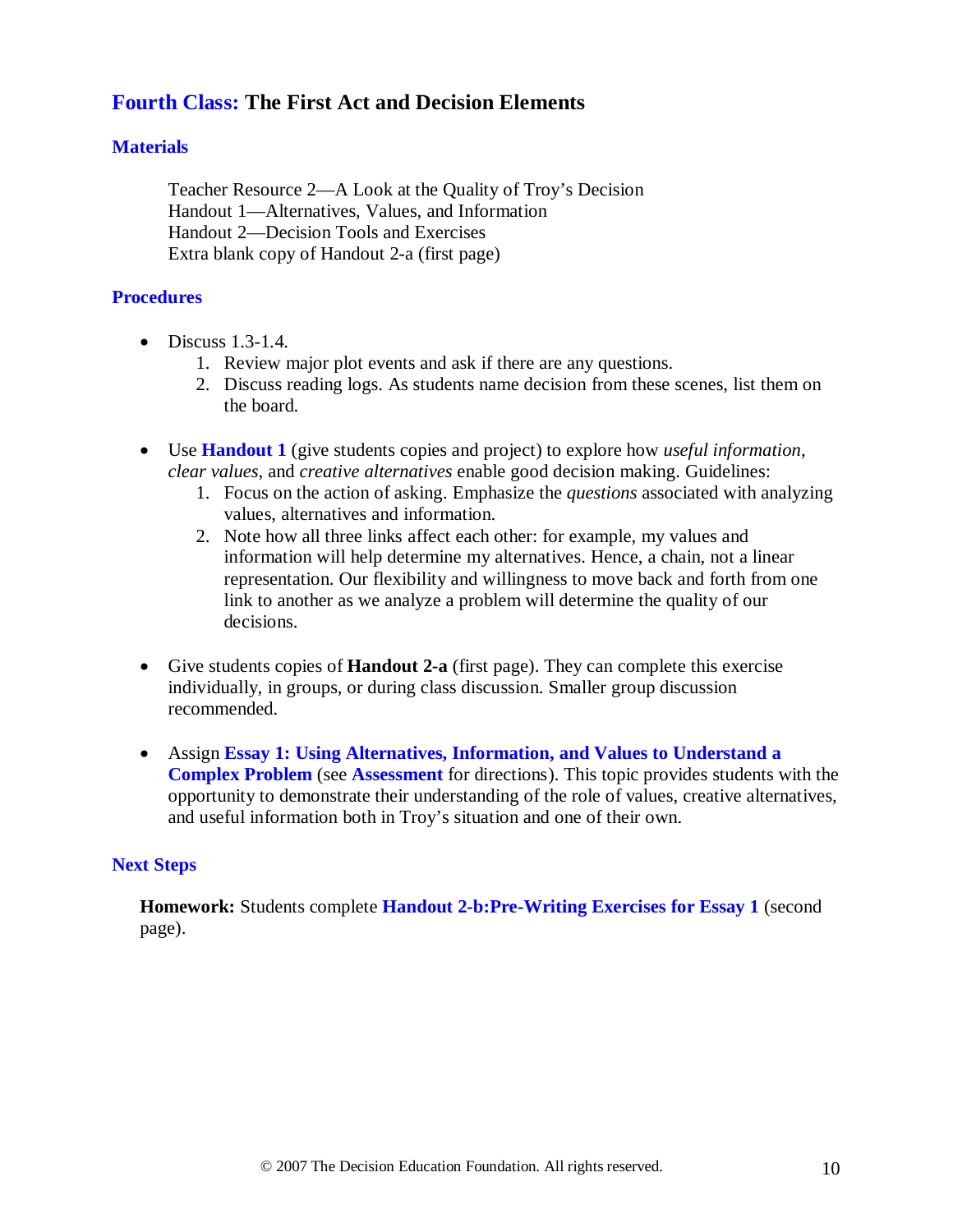# **Teacher Resource 2. A Look at the Quality of Troy's Decisions**

| $X =$ Elements<br>evident in<br>Troy's<br>decisions | Declared<br>Decision      | Useful<br>Frame | Alternatives<br>Considered | Information<br>Gathered   | Values<br>Clear | <b>Comments</b>                                                                                                                                                                                                                                                                                                                                                                                                                                                        |
|-----------------------------------------------------|---------------------------|-----------------|----------------------------|---------------------------|-----------------|------------------------------------------------------------------------------------------------------------------------------------------------------------------------------------------------------------------------------------------------------------------------------------------------------------------------------------------------------------------------------------------------------------------------------------------------------------------------|
| escape to<br>the city                               | $\mathbf{X}$              |                 |                            |                           | $\mathbf X$     | Gains indirect value of leaving father; not free $\&$ safe. Troy's decision<br>(at age 14) is mostly from the "heart" and for survival. Only considers<br>one alternative and gathers no information about survival in the city.<br>Age and lack of information result in a limited frame for his decision.                                                                                                                                                            |
| first<br>marriage<br>(steal/stab/<br>jail)          |                           |                 |                            |                           |                 | Though the details are few, Troy's comments suggest that he neither<br>declared a decision nor considered alternatives or values. "I was young<br>and anxious to be a man" (1.4). Seems to be "going with the flow" and<br>following only his "heart." As an adult he criticizes this earlier choice<br>and its consequences.                                                                                                                                          |
| marry<br><b>Rose</b>                                | $\mathbf X$               | $\mathbf X$     | $\mathbf X$                | $\boldsymbol{\mathrm{X}}$ | $\mathbf{X}$    | Declares his desire to marry Rose. Information: shares details of his<br>past with Rose. Values: Wants to have family, stability, Rose.                                                                                                                                                                                                                                                                                                                                |
| seek new<br>job                                     | $\mathbf{X}$              | $\mathbf X$     | $\mathbf X$                | $\boldsymbol{\mathrm{X}}$ | $\mathbf X$     | Alternatives: Given social limits and circumstances of the times, Troy<br>does a good job considering alternatives and frame. Information:<br>Aware of responsibilities and consequences. Clear values: gain<br>respect; provide for family; challenge limits. Reveals Troy's courage<br>and sense of responsibility. Loss of friendship is a sad, unpredictable<br>outcome.                                                                                           |
| <i>initial</i><br>affair with<br><b>Alberta</b>     |                           |                 |                            |                           |                 | While we do not know the details of Troy's process here, his<br>confession to Rose in 2.4 is enlightening. Troy admits that he put little<br>effort into making this decision: "I can't explain it none. It just sort of<br>grows on you 'til it gets out of hand."<br>No decision declared or alternatives considered.                                                                                                                                                |
| continue<br>with<br><b>Alberta</b>                  | $\boldsymbol{\mathrm{X}}$ |                 | $\mathbf X$                |                           |                 | While we admire Troy's honesty, we are saddened by Rose's new<br>situation and the loss of their lively connection with each other. This<br>decision warrants some discussion and debate about Troy's conflicting<br>values-long-standing connection and love for Rose vs. laughter and<br>pleasure with Alberta (see end of 2.1 and beginning of 2.4).                                                                                                                |
| end<br>Cory's<br>football<br>career                 |                           |                 |                            |                           | x               | Alternatives: Troy's dictatorial role keeps him from considering<br>options. Information: Troy's frame is limited by his past and biases; he<br>can't see times have changed. While he has clearly defined values,<br>Troy fails to see the intersection of his and Corey's values in a world<br>that is different from when he was Cory's age. Troy's genuine concern<br>to be responsible is thwarted by his narrow frame, biases, and pride.                        |
| sign Gabe<br>into<br>hospital                       | $\mathbf X$               |                 |                            |                           |                 | Troy is clearly conflicted by this decision (contradicted an earlier<br>value). We might assume that with the addition to the family<br>(Raynell), Troy needs money and sacrifices Gabe's freedom for his<br>child's well-being. Cory's comment about Gabe causes Troy and<br>Cory's final battle & separation.                                                                                                                                                        |
| kick Cory<br>out                                    |                           |                 |                            |                           |                 | Troy's frame is limited, and he does not consider creative alternatives<br>or useful information. When Cory refuses to give him respect (the only<br>value he considers here), Troy's only solution is to send the boy away.<br>Past experience ( $w/$ own father $\&$ jail) limits his perspective (frame),<br>and he reverts to a former pattern of violent separation. He claims to<br>value respect and pride, but his hypocrisy makes this stance seem<br>hollow. |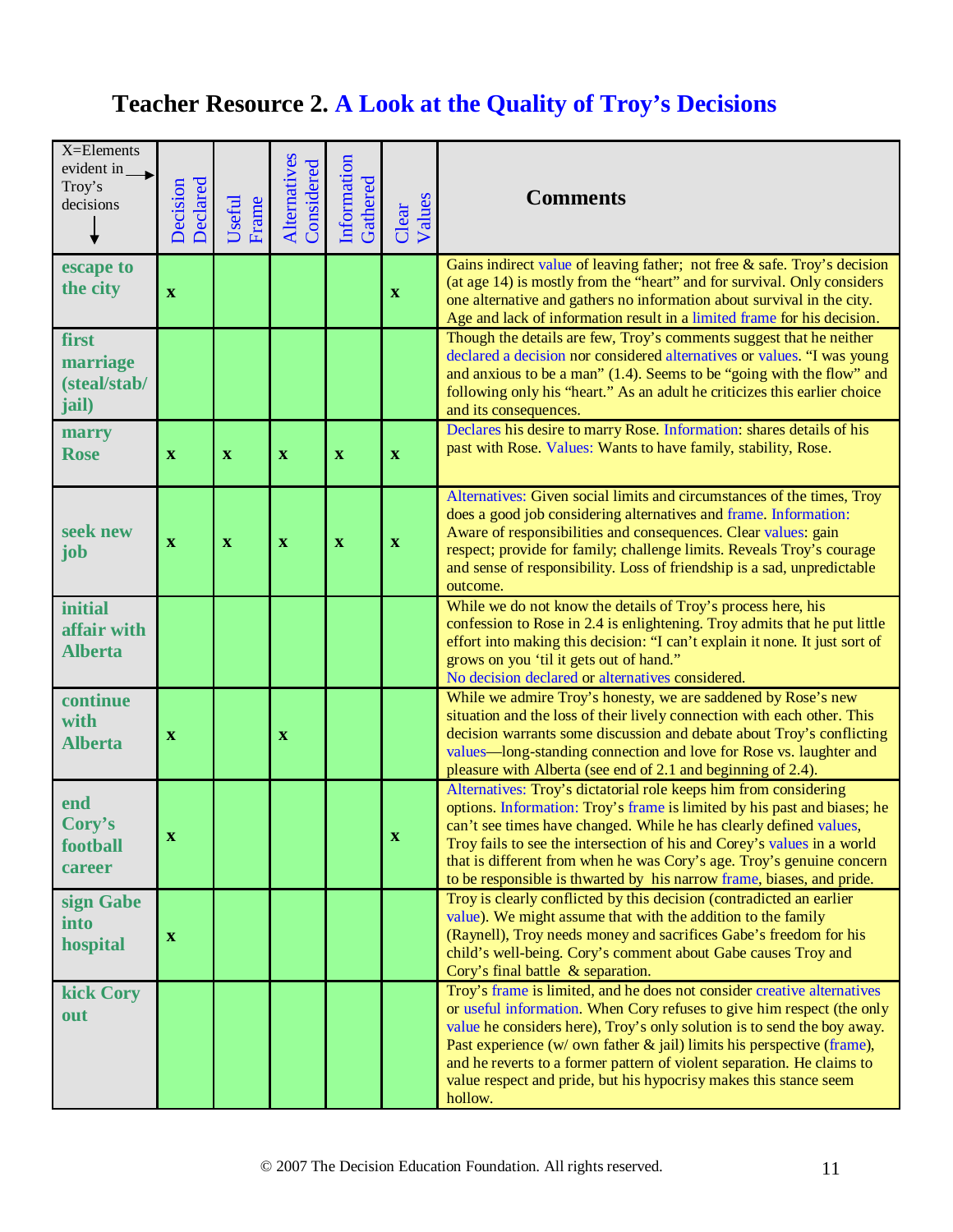### **Handout 1. ALTERNATIVES, VALUES, AND INFORMATION**

### *Asking the right questions about ALTERNATIVES, VALUES, and INFORMATION leads to good decisions.*

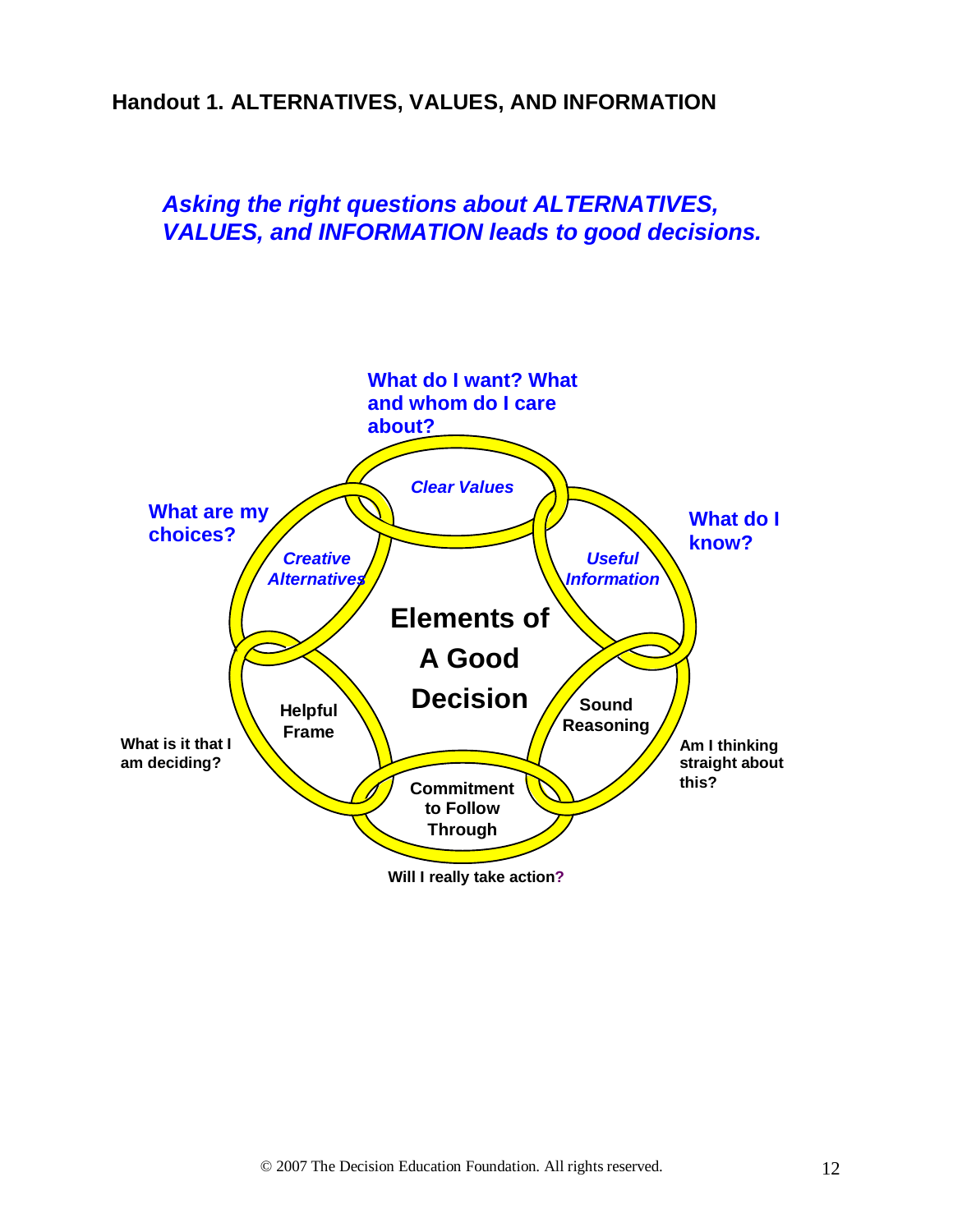### **Handout 2. DECISION TOOLS AND EXERCISES**

## **a. Troy's Alternatives at Age 14**

- **Identify the range of choices possible** for Troy's decision to leave home at age 14: brainstorm considering "mild to wild" alternatives and what others might do.
- Once you have made your list, use the table below to **identify possible outcomes, pros and cons** of a few of the best alternatives.

| <b>Alternative</b> | <b>Likely Outcome</b> | <b>Drawback</b> | <b>Benefit</b> |
|--------------------|-----------------------|-----------------|----------------|
|                    |                       |                 |                |
|                    |                       |                 |                |
|                    |                       |                 |                |
|                    |                       |                 |                |
|                    |                       |                 |                |
|                    |                       |                 |                |
|                    |                       |                 |                |
|                    |                       |                 |                |
|                    |                       |                 |                |
|                    |                       |                 |                |
|                    |                       |                 |                |
|                    |                       |                 |                |
|                    |                       |                 |                |
|                    |                       |                 |                |
|                    |                       |                 |                |
|                    |                       |                 |                |

*A decisions is only as good as the best alternative considered.*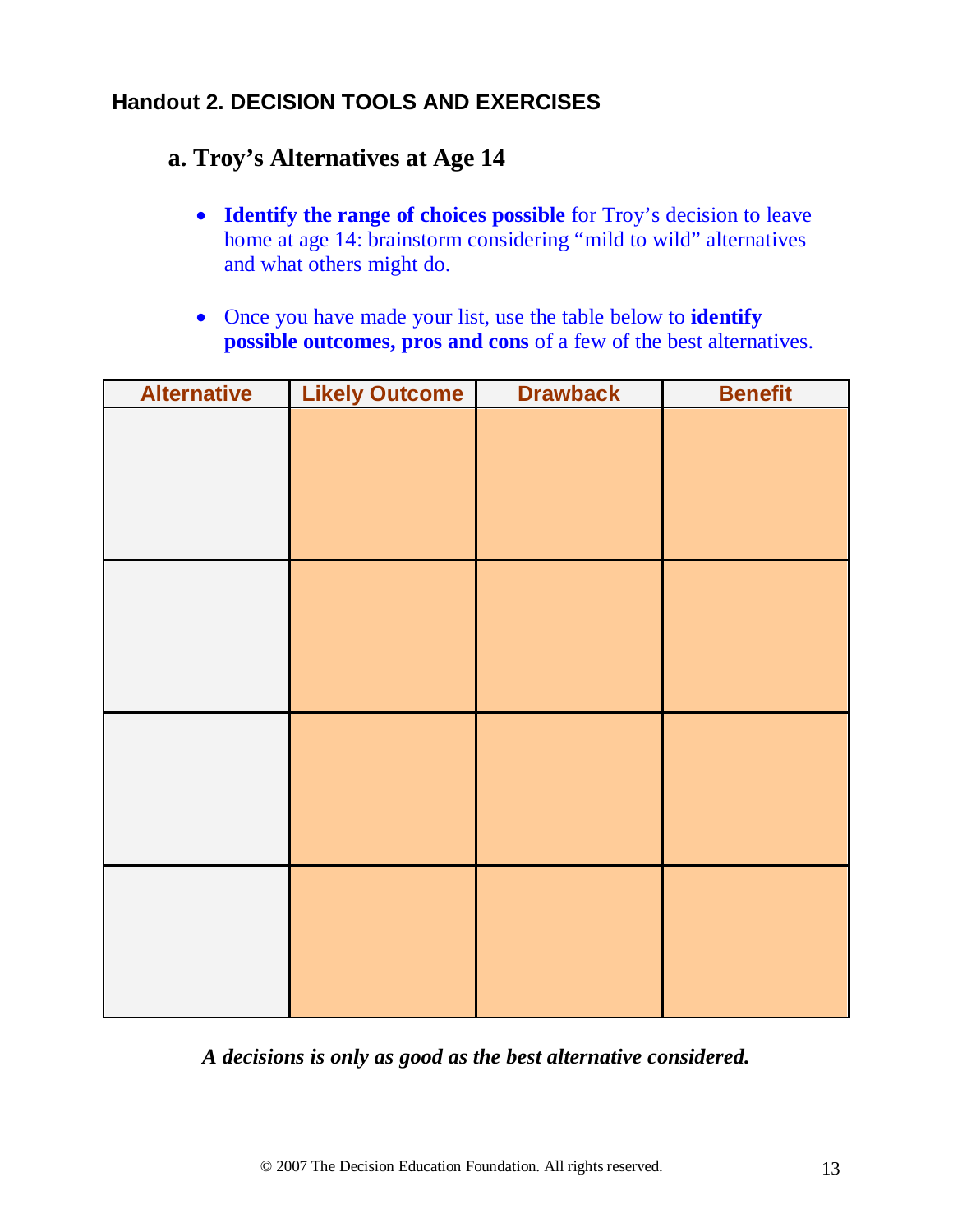### **b. Pre-writing Exercise For Essay 1**

#### **Alternatives**

- Use a blank copy of the chart in **Handout 1** (first page) to analyze the personal situation you choose to describe in your essay.
- Use the following questions to analyze your list of *alternatives* for that decision:
	- o What did I overlook?
	- o What if I had framed the decision differently?
	- o Were there any alternatives that I ignored because I was afraid of them?
	- o What would (Person X whom I admire) have done in this situation?
	- o Did I consider at least one "wild" alternative in the situation I faced?
	- o Could I see myself potentially doing each of the alternatives I considered?

#### **Useful Information**

*Before making a decision, find out the basic facts, possibilities, and probabilities (likely outcomes).*

**Troy decides at age 14 to run away to the city.**

- **What information does he consider before he decides?**
- **If you were Troy, what useful information would you want before you decided to escape to the city?**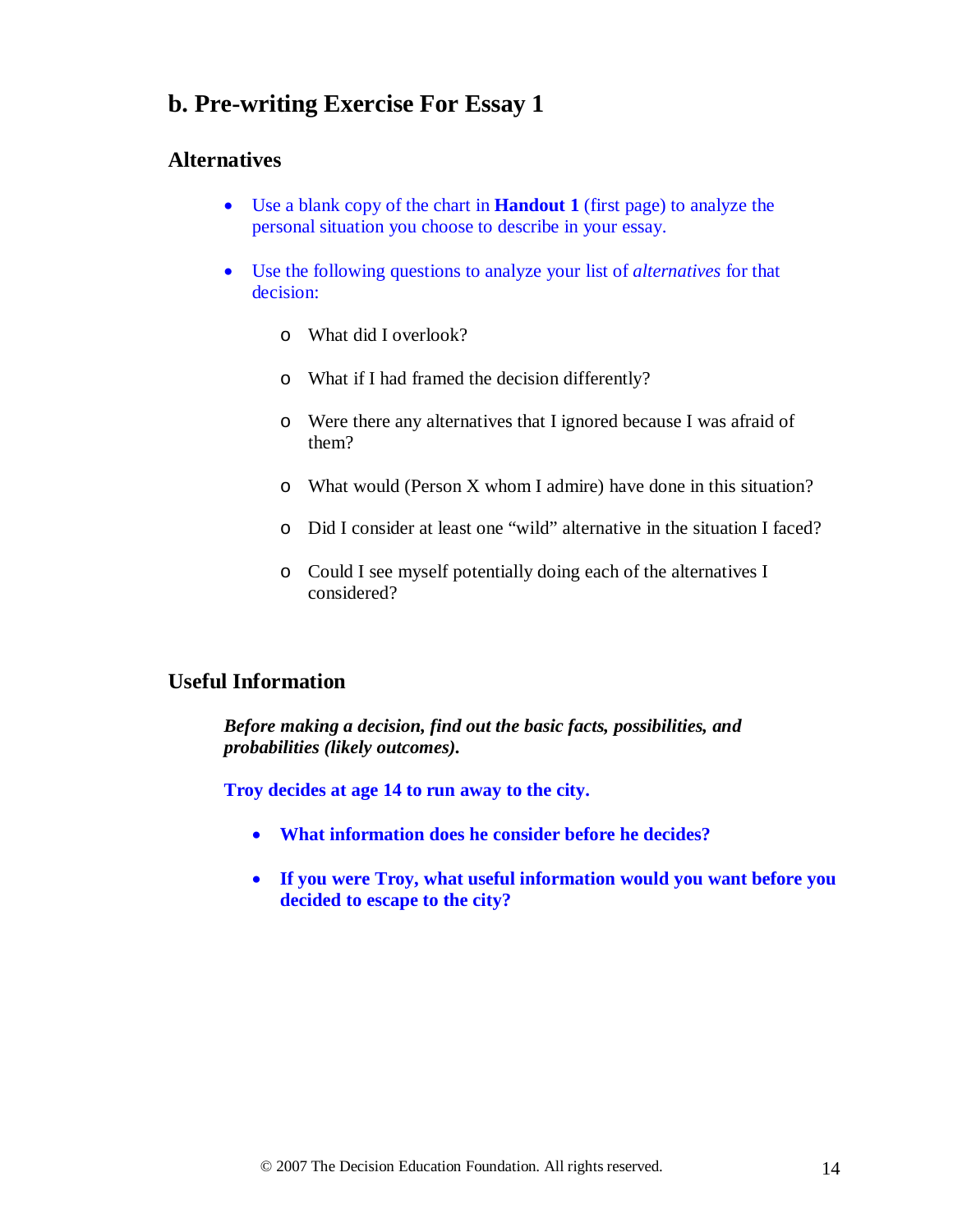### **Fifth Class: Writing Workshop**

#### **Materials**

Student responses to **Handout 2** Teacher Resource 2—A Look at the Quality of Troy's Decision

#### **Procedures**

- Review and discuss student response to the essay pre-writing exercises (**Handout 2**). Remind students of the essay format and deadline.
- Writing Workshop. Give students time in class to continue working on the essay assignment. Circulate and discuss questions that arise.

#### **Next Steps**

**Homework:** Read 2.1-2.3. Continue **Reading Log**.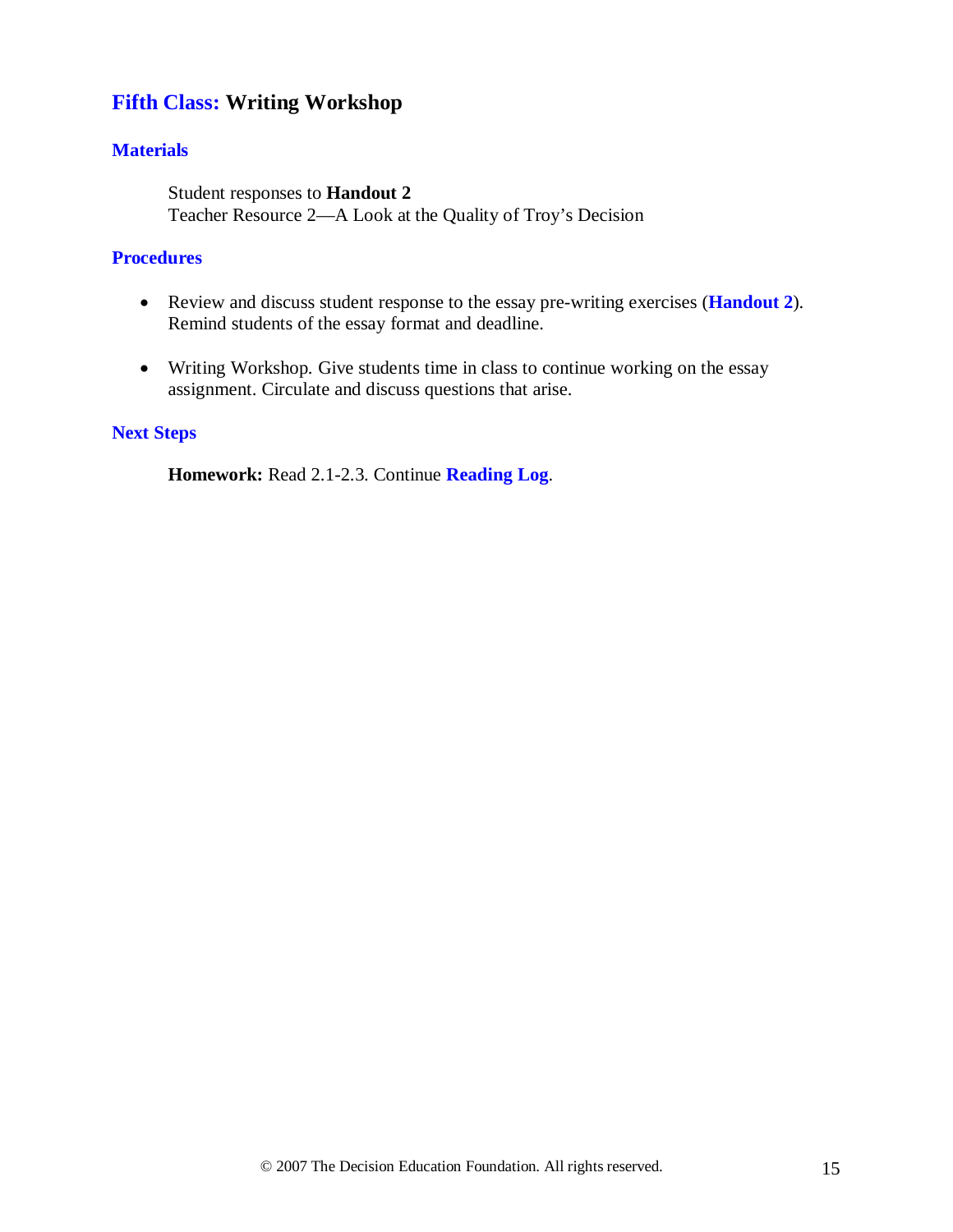### **Sixth Class: Act 2, Scenes 1 through 3**

#### **Materials**

Journal Entry 2

#### **Procedures**

- $\bullet$  Discuss 2.1-2.3.
	- 1. Review major plot events and ask if there are any questions or assess student understanding with a brief oral or written quiz on plot details.
	- 2. Discuss reading logs. As students name decision from these scenes, list them on the board.
- Assign **Journal Entry 2**: *Is Cory's experience as a teenager in any way similar to yours? How much control does he—and do you—have over your future?*

This exercise provides an opportunity to reflect on what students have learned so far by focusing on Cory and exploring connections between his situation and their own.

• Ask a few volunteers to share their journal Reponses. Discuss.

#### **Next Steps**

**Homework:** Students finish reading the play (2.4-2.5) and complete Reading Logs.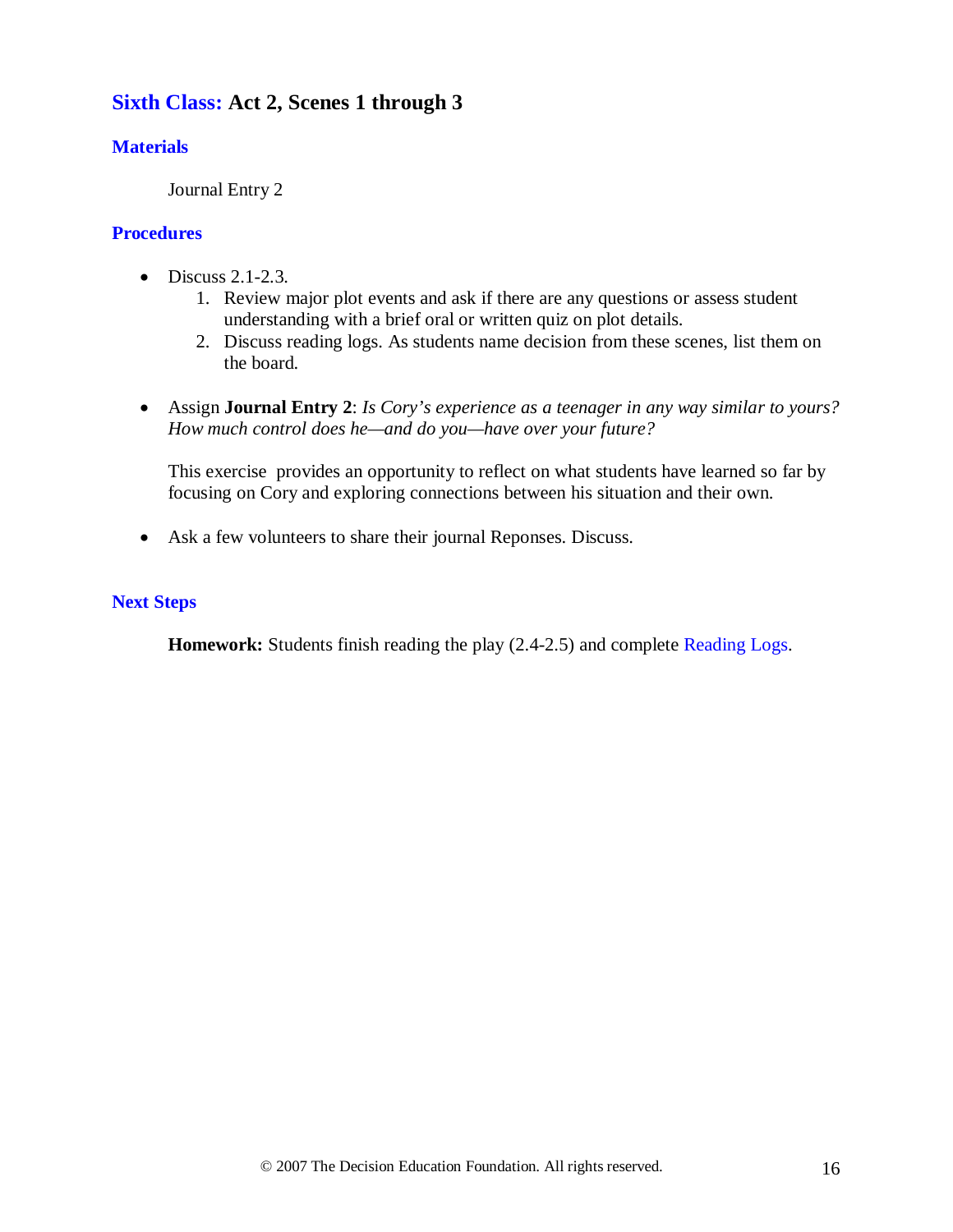### **Seventh Class: The Ending**

#### **Materials**

Reading Logs August Wilson Quotation Directions for Small Group Investigation

#### **Procedures**

- Assess student understanding with a written or oral quiz on the conclusion to the play.
- Collect and discuss responses and **Reading Logs**. Make sure that students understand the final situation of each character.
- Once the class has had the chance to discuss the ending, give them copies (or project) of the following comment from August Wilson. He provides insight about the final disposition of his characters, and the quotation suggests interesting topics for class discussion at this point in the unit:

At the end of *Fences* every person, with the exception of Raynell, is institutionalized. Rose is in church. Lyons is in a penitentiary; Gabriel's in a mental hospital and Cory's in the marines. The only free person is the girl, Troy's daughter, the hope of the future. That was conscious on my part because in '57 that's what I saw. (Quoted in Davis Savran, *In Their Own Words: Contemporary American Playwrights* [New York: Theatre Communications Group, 1988] 301.)

- Discuss the following **Small Group Investigation**. Explain that students will begin individually researching their topics (either in class or for homework). Guidelines:
	- 1. Assign small groups one of the following: baseball; the fence (and gates of heaven); the song about Blue.
	- 2. Individually, students find as many references to their topic as they can and put page references in order from first to last.
	- 3. When the groups convene (next class), they discuss each reference and decide if the character uses more than a *literal* meaning of the figure in each example. Write notes next to the page references.
	- 4. Each group picks one of their best references and ideas to share with the class.

**Note:** Students use their **Reading Logs** to complete this task. The exercise provides an opportunity to review and sharpen their knowledge of the details of the play with classmates while they investigate Wilson's use of metaphor in the play.

#### **Next Steps**

**Homework:** Work on figurative language exercise of **Essay 1**.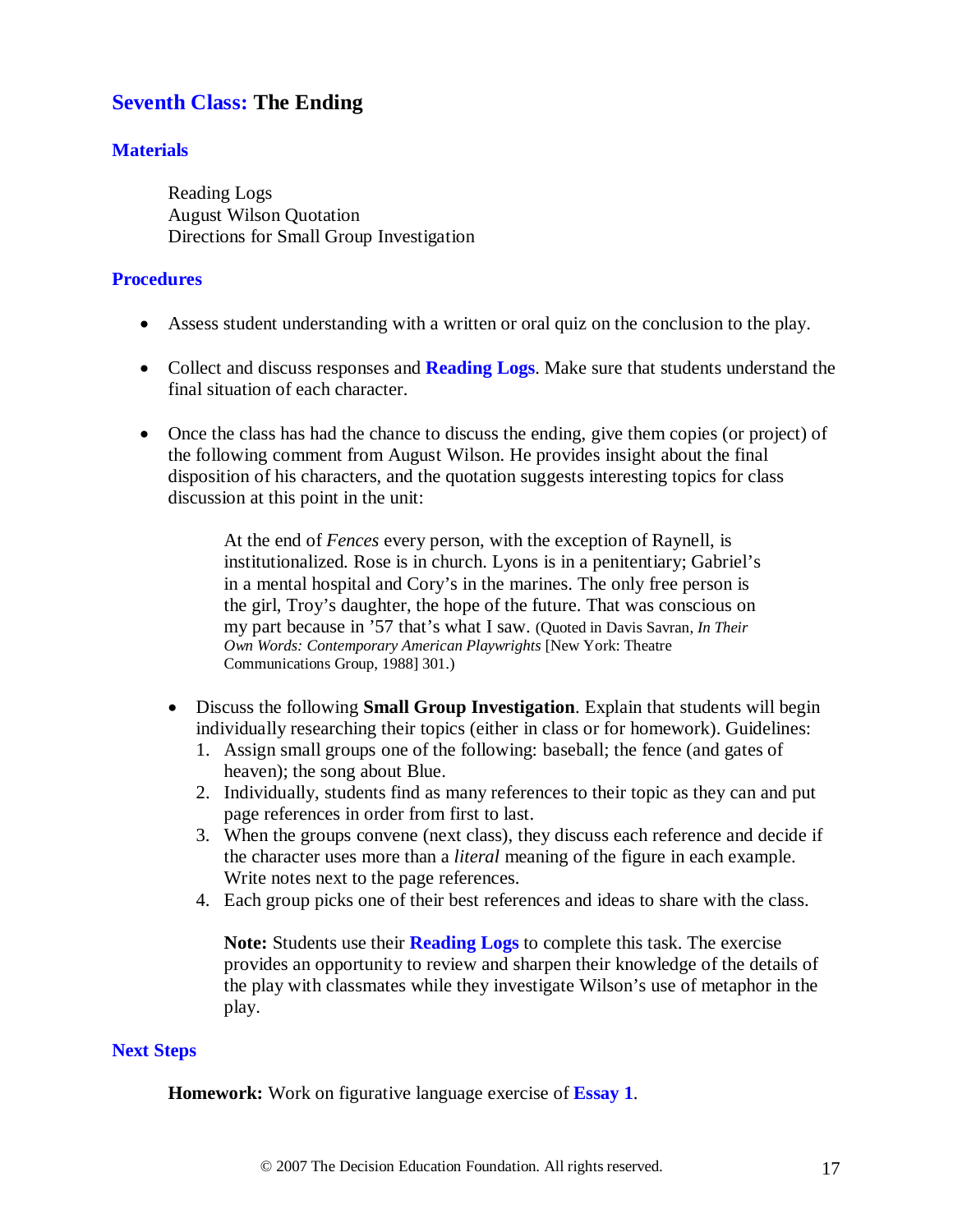### **Eighth Class: Frame—Troy's Decision To Kick Cory Out of the House**

#### **Materials**

Handout 3—How a Small Frame Limits a Decision Teacher Resource 3. Sample Responses to Handout 3 Performance Tasks

#### **Procedures**

- Complete Steps 3 and 4 of the **Small Group Investigation**. Allow groups to share their findings and discuss the definition of metaphor. **Definition:** *Metaphor*: A figure of speech in which an implicit comparison is made between two things essentially unlike. It may take the one of four forms: (1) that in which the literal term and figurative term are *both named*; (2) ...the literal term is *named* and the figurative term is *implied* (3)…literal term is *implied* and the figurative is *named*; (4) …*both* the literal and figurative terms are *implied.*--from *Perrine's Literature*, 8th Edition, Art and Johnson, ed., page 1714)
- Use **Handout 3** to introduce the concept of *narrow framing*. This exercise provides preparation for the debate. Students complete individually or in groups. Discuss results.
- Introduce and assign roles for the **Performance Tasks**. Teachers should choose the task that will best suit their students' interests and needs.

#### **Next Steps**

**Homework:** Students complete **Essay 1**.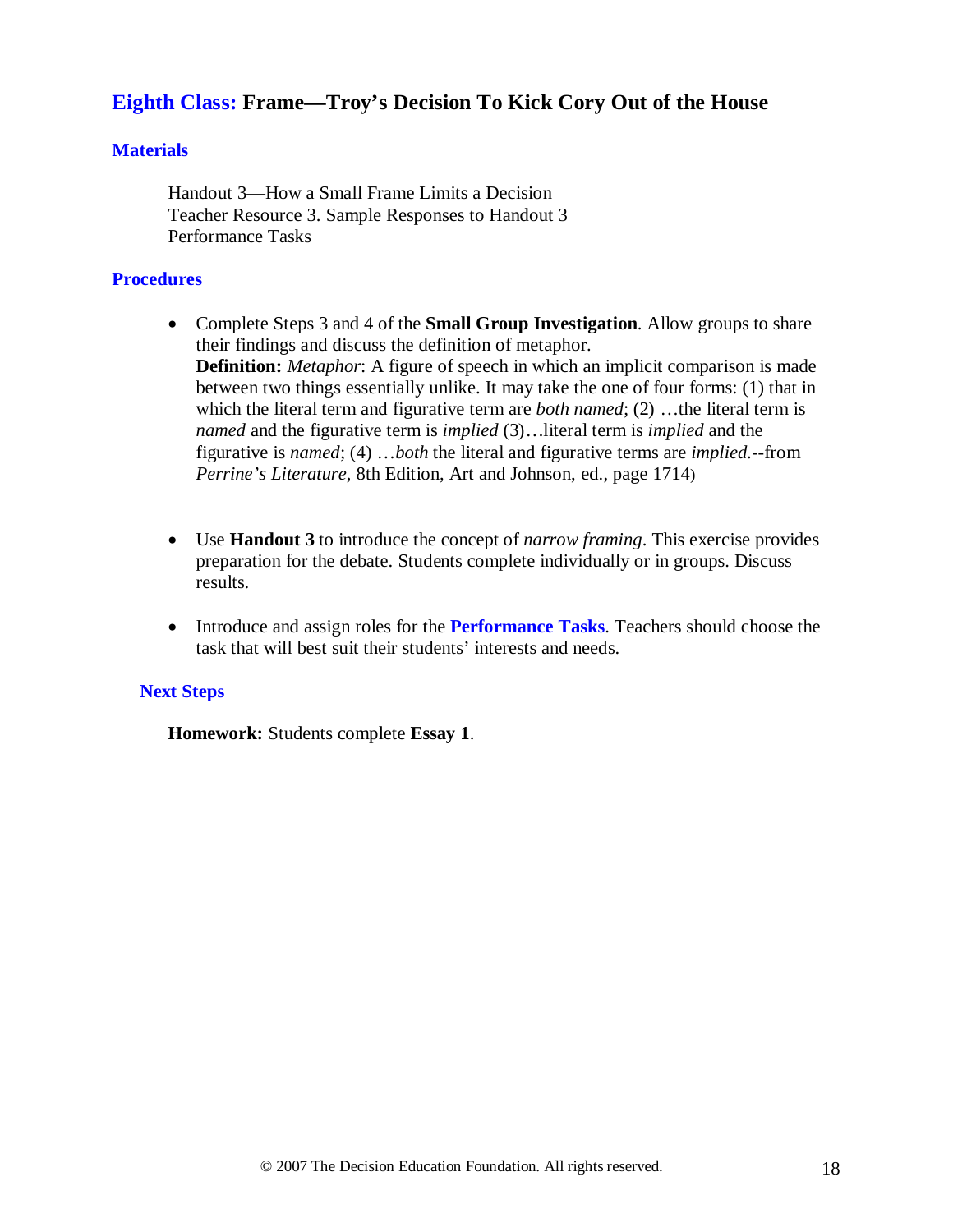### **Handout 3. How a Small Frame Limits a Decision**

*What is a FRAME?*

**The frame defines the problem to be solved.**

**Frames clarify the** *purpose***,** *perspective,* **and** *scope* **of a decision.**

**Take a close look at the end of 2.4. As you reread this scene which ends with Troy's decision to kick Cory out of the house, examine the characters' comments on the following topics during this heated interchange. In the spaces provided below identify their different perspectives of each topic.**

| <b>Troy's Frame</b> | $\leftarrow$ Topic $\rightarrow$ | <b>Cory's Frame</b> |
|---------------------|----------------------------------|---------------------|
|                     | the house                        |                     |
|                     | being a man                      |                     |
|                     | <b>Rose</b>                      |                     |
|                     | Gabe                             |                     |
|                     | the bat                          |                     |

### **Questions for Discussion**

- *1. In what ways does Troy's past experience narrow his perspective in this situation?*
- *2. Is Cory's perspective also too limited? Explain?*
- *3. Does Troy recognize that his frame is too narrow? Does anyone ever? Examples?*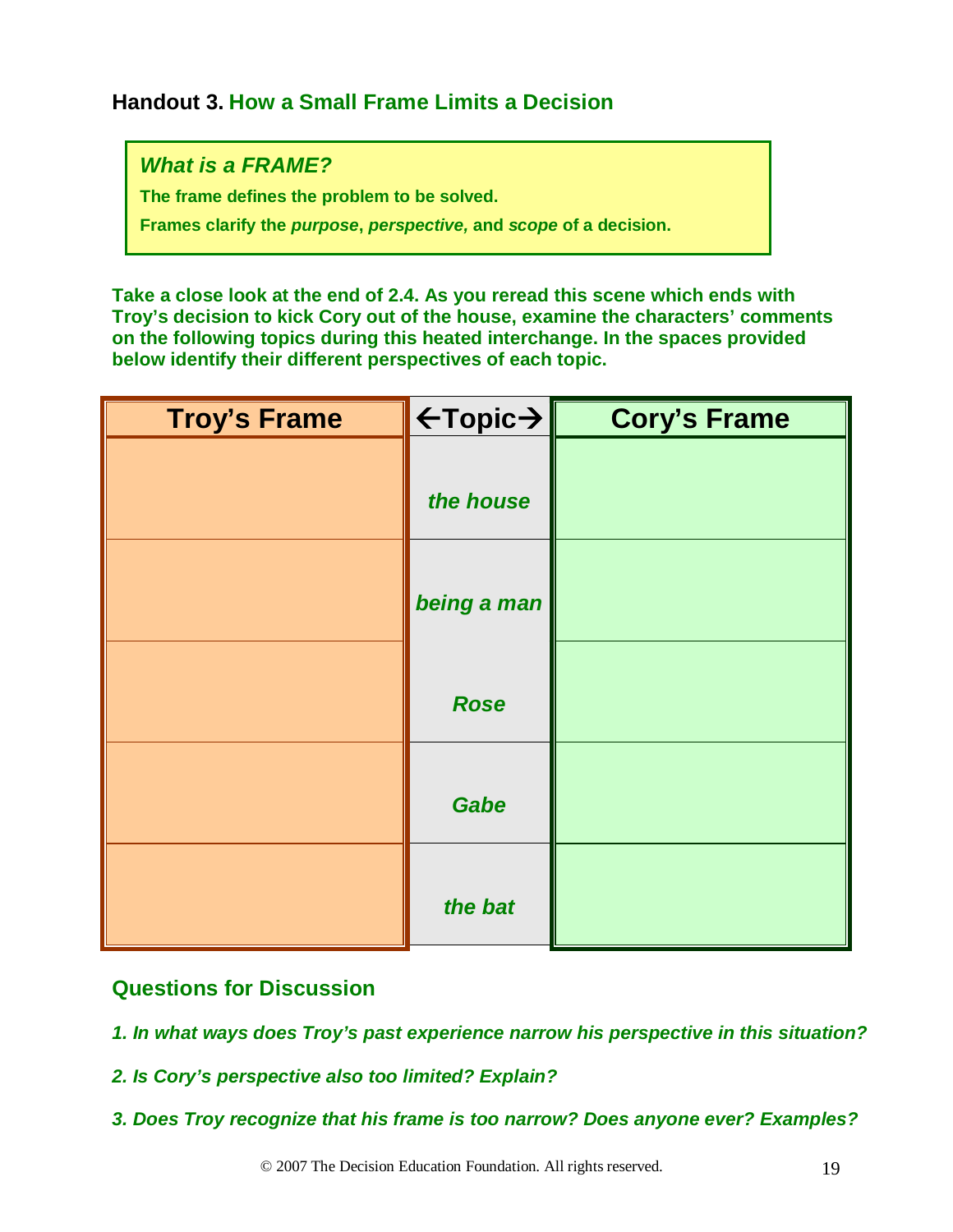### **Teacher Resource 3. Sample Responses to Handout 3**

**Take a close look at the end of 2.4. As you reread this scene which ends with Troy's decision to kick Cory out of the house, examine the characters' comments on the following topics during this heated interchange. In the spaces provided below identify their different perspectives of each topic.**

| <b>Troy's Frame</b>                                                                                                                                                                                                                                                                   | $\leftarrow$ Topic $\rightarrow$ | <b>Cory's Frame</b>                                                                                                                                                                                                                                                                                                 |
|---------------------------------------------------------------------------------------------------------------------------------------------------------------------------------------------------------------------------------------------------------------------------------------|----------------------------------|---------------------------------------------------------------------------------------------------------------------------------------------------------------------------------------------------------------------------------------------------------------------------------------------------------------------|
| "This is my house. Bought and paid for. In<br>full. Took me fifteen years." Sees house as<br>result of years of hard work—something he<br>has earned and for which he deserves respect.                                                                                               | the house                        | "I live here too!"<br>Sees house as his place as well because he is<br>a member of the family.                                                                                                                                                                                                                      |
| "You a man. Now, let's see you act like<br>oneYou go on and be a man and get your<br>own house this is mine." With his own<br>experience as his reference, Troy believes<br>Cory must work hard without help<br>(education, football) to be a man.                                    | being a man                      | "You ain't never gave me nothing! You<br>ain't never done nothing but hold me back."<br>Cory rejects Troy's view because Cory only<br>understands (from experience) the fear Troy<br>instilled in both him and his mother. Thinks<br>they are in competition.                                                       |
| "You leave your mama out of this. She ain't<br>got nothing to do with this." Can't see that<br>Rose will be devastated if Cory leaves. Sees<br>this conflict as ONLY between father and<br>son—just like his own experience.                                                          | <b>Rose</b>                      | "I don't know how she can stand youafter<br>what you did to her." Sees and understands<br>only Troy's infidelity. Does not see or<br>remember any of the happier & healthier<br>times of the relationship                                                                                                           |
| "Get your black ass out of my yard." Troy's<br>response to the mention of Gabe. Troy can't<br>stand the notion that he took advantage of his<br>brother and/or that he had help "earning" the<br>house.                                                                               | Gabe                             | "It ain't your yard. You took Uncle Gabe's<br>money he got from the army to buy this<br>house and then you put him out." While the<br>facts may be true, Cory fails to see the full<br>complexity of the issue. Troy does in fact<br>love his brother and he feels responsible to<br>provide for the entire family. |
| "Put my bat down!" Troy knows all to well<br>from his own past where Cory's act of<br>physical defiance will lead. Cory's action<br>brings out Troy's violent side that is mixed<br>with competition and baseball: "You gonna<br>have to kill me." See comments to "Death" at<br>end. | the bat                          | After grabbing the bat Cory says, "I ain't<br>going nowhere! Come onput me out! I<br>ain't scared of you." Sees father as a weak,<br>drunken failure. Troy proves physically<br>stronger but loses Cory in the process of<br>defeating him.                                                                         |

### **Questions for Discussion**

*1. In what ways does Troy's past experience limit his perspective in this situation?*

*2. Is Cory's perspective also too narrow? Explain?*

*3. Does Troy recognize that his frame is too narrow? Does anyone ever? Examples?*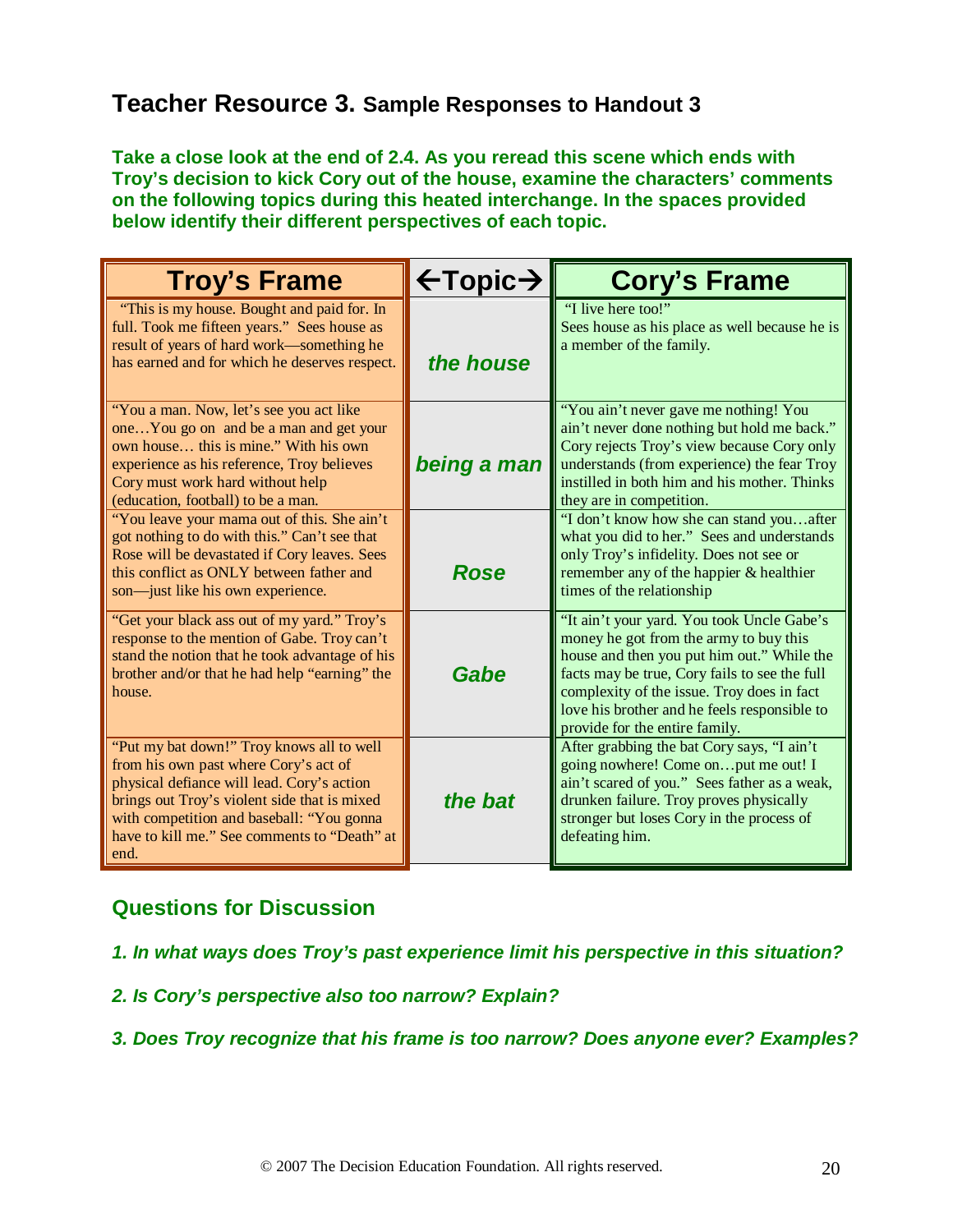### **Ninth Class: Decision Trees**

#### **Materials**

Handout 1—Alternatives, Values, and Information Handout 2—Decision Tools and Exercises Handout 4—Tree Diagram Representing Troy's Decision to Commit Gabe Handout 5—Values Table

#### **Procedures**

- Collect Essay 1.
- Use Handouts 1 and 2 to review the following decision concepts: *creative alternatives* and *useful information.*
- Use **Handout** 4 to review or introduce decision trees.
- Class discussion topic: What are the various meanings of *Fences* in the play? Why do you think Wilson chose the word for the title of the play?
- Give students copies of **Handout 5**. Discuss the directions.

#### **Next Steps**

**Homework:** Complete **Handout 5**.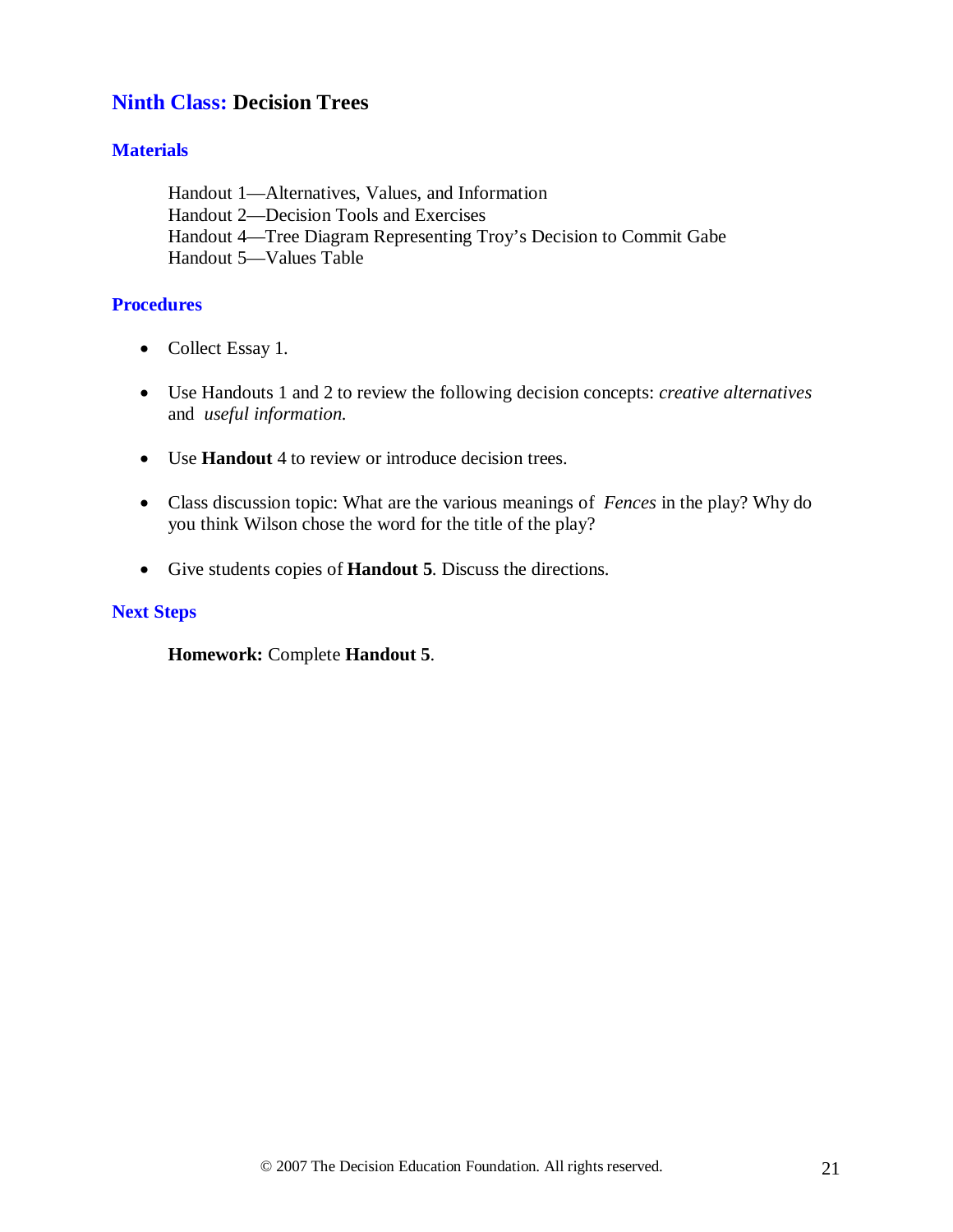### **Handout 4. Tree Diagram Representing Troy's Decision To Commit Gabe**

- **Trees help organize decisions, uncertainties, and outcomes.**
- **SQUARES represent a decision point.**
- **CIRCLES represent uncertainties.**



# **Decision trees help us clarify decisions, uncertainties, and outcomes.**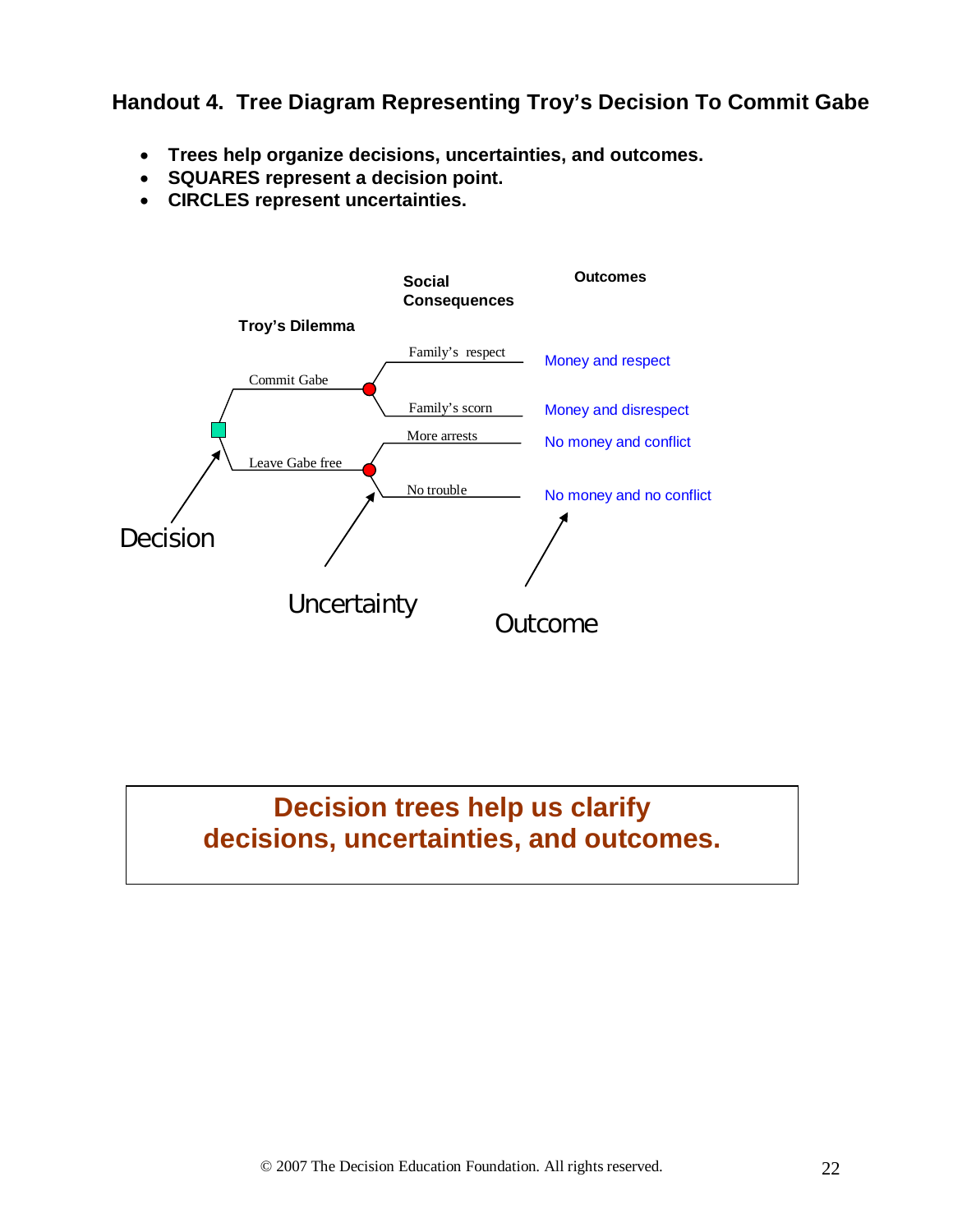### **Handout 5. Values Table**

### **Definition: Values are what I want or care about in a given situation. Values help us to...**

- identify what decisions to declare;
- identify what alternatives to consider;
	- o Some values are non-negotiable
	- o Some values are flexible
- make tradeoffs between choices
	- o You may be able to get anything you want, but usually not *everything* you want;
- build motivation to follow through.

### **Use the following table to explore which of Cory's alternatives is most likely to achieve most of his values. Fill in the empty blocks.**

|         |                                            | <b>Values</b>        |                     |                         |  |  |  |  |
|---------|--------------------------------------------|----------------------|---------------------|-------------------------|--|--|--|--|
|         |                                            | <b>Play football</b> | College scholarship | <b>Father's respect</b> |  |  |  |  |
|         | <b>Work at</b><br>A&P<br>only              | No chance (0)        | No chance $(0)$     | Yes $(100\%)$           |  |  |  |  |
| Choices | <b>Football</b><br>practice<br>only        |                      |                     |                         |  |  |  |  |
|         | <b>Football</b><br>practice<br>and<br>work |                      |                     |                         |  |  |  |  |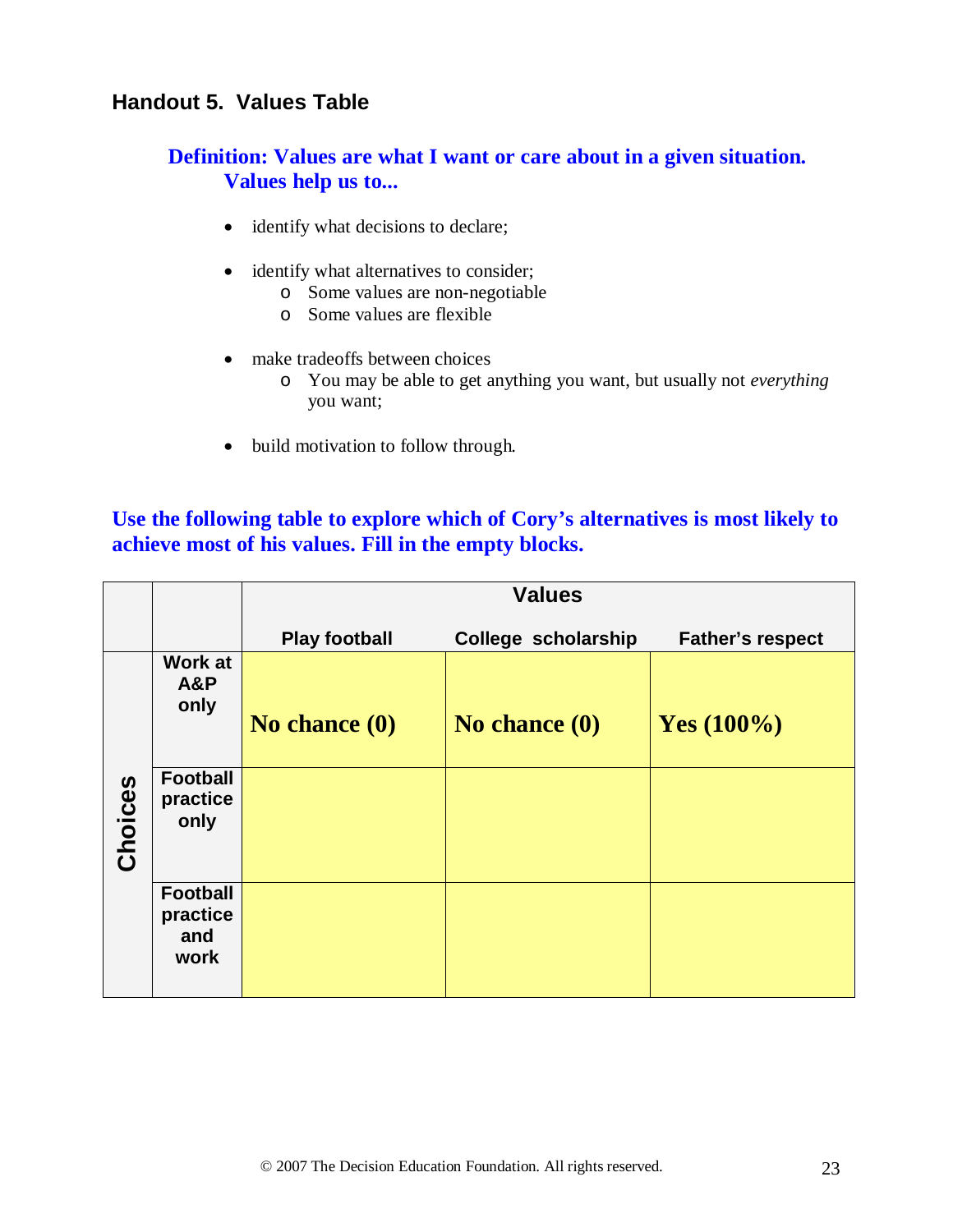### **Tenth Class: Cory's Decision**

#### **Materials**

Handout 6—Cory's Dilemma: Pulling it All Together

#### **Procedures**

- Review student responses to **Handout 5**, and discuss Cory's alternatives and values.
- **Before giving students Handout 6**, ask them the questions on the handout about *alternatives, values,* and, *information*. Record responses on the board.
- Ask students to create (individually or in groups) a decision tree that represents Cory's decision. They can refer to the previous tree example and should make lists of alternatives, uncertainties, and outcomes.
- Once students have had a chance to create an initial version, create the tree on the board with input from the group. Then give students **Handout 6** and discuss.
- Initial steps for the **Debate:** *Like his father before him, Troy fails his son.*
	- 1. Write the statement above on the board.
	- 2. Post the numbers 1-10 around the room and ask student to line up according to how they would rate Troy as a father:  $1=$  poor;  $10 =$  excellent.
	- 3. Low numbers prepare the argument that Troy does not fail his son and high numbers that he does.

#### **Next Steps**

**Homework:** Students gather evidence for their positions in the debate in preparation for group meeting during the next class.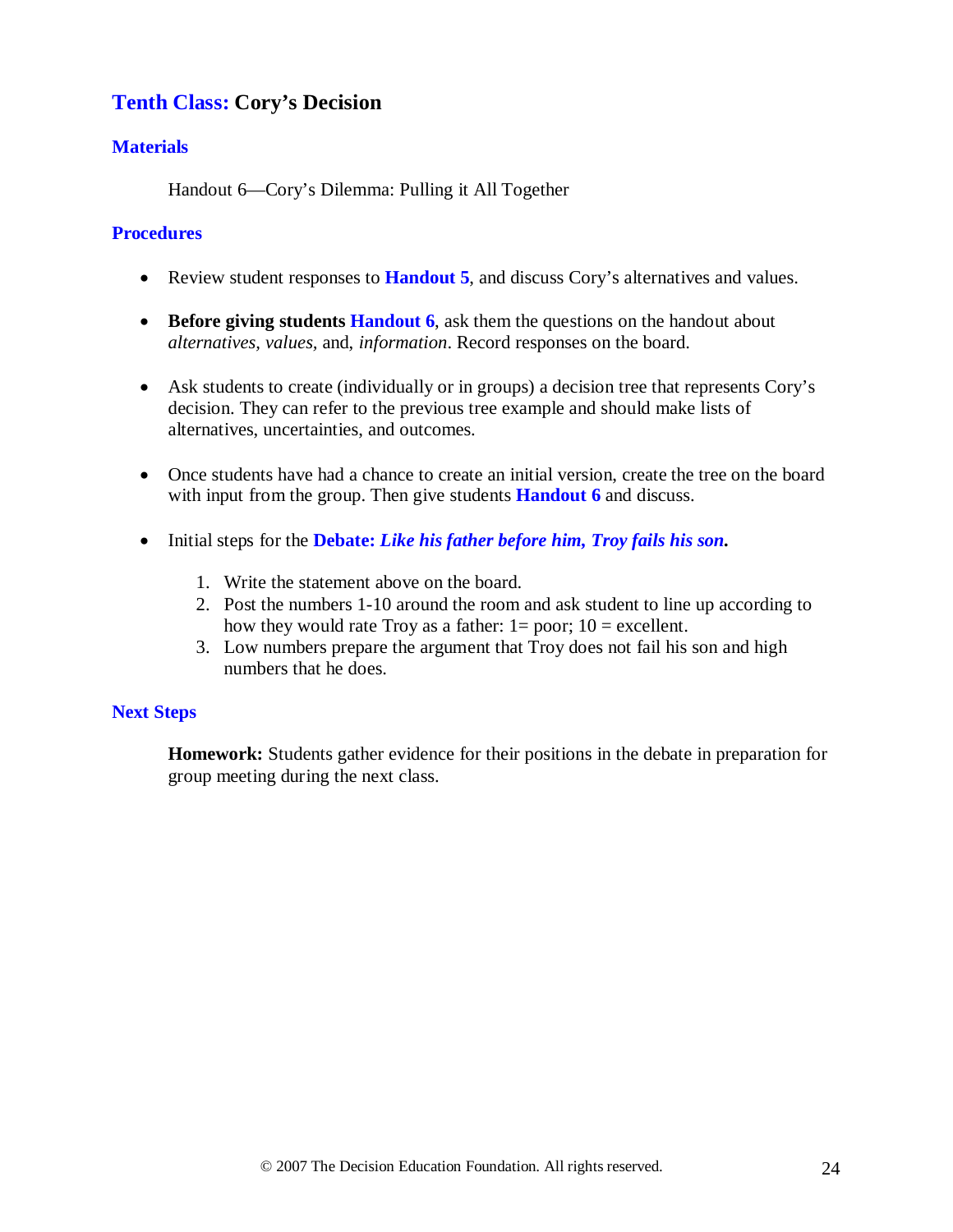### **Handout 6. Cory's Dilemma: Pulling it All Together**

**Situation:** While Cory's decision to ignore his father's direction by remaining on the high school football team and postponing work at the A&P ends badly, it is a choice worth analyzing with the class. Ask students to imagine that they do not know the outcome and to take on the problem as if they were Cory. Ask them to apply the basis for a good decision by answering the following questions (individually or in groups). Once students have complete responses, ask them to create a decision tree to express Cory's problem (see example at the end of this page).

#### **ALTERNATIVES: What are Cory's choices?**

--Work at A&P and no football (obey father)

--Football and no work (disobey father)

--Football and postpone work at A&P (disobey father)

Note: Point out to students that Cory's third alternative is a creative idea that seeks to combine his and his father's values—and Cory takes the initiative to explore this option with the owner of the store. Are there other alternatives?

#### **VALUES: What does Cory want?**

- --Play football
- --Attend college (first one in his family)
- --Please his father

#### **INFORMATION: What does Cory know?**

--Father wants him to work to be able to support himself in the world; sees no value in education

--Football could lead to college scholarship and ultimately a much better job than Troy imagines

--Owner of the A&P will let him keep the job without starting right away

--Cory loves to play football



#### **Cory's choices**

**Outcomes**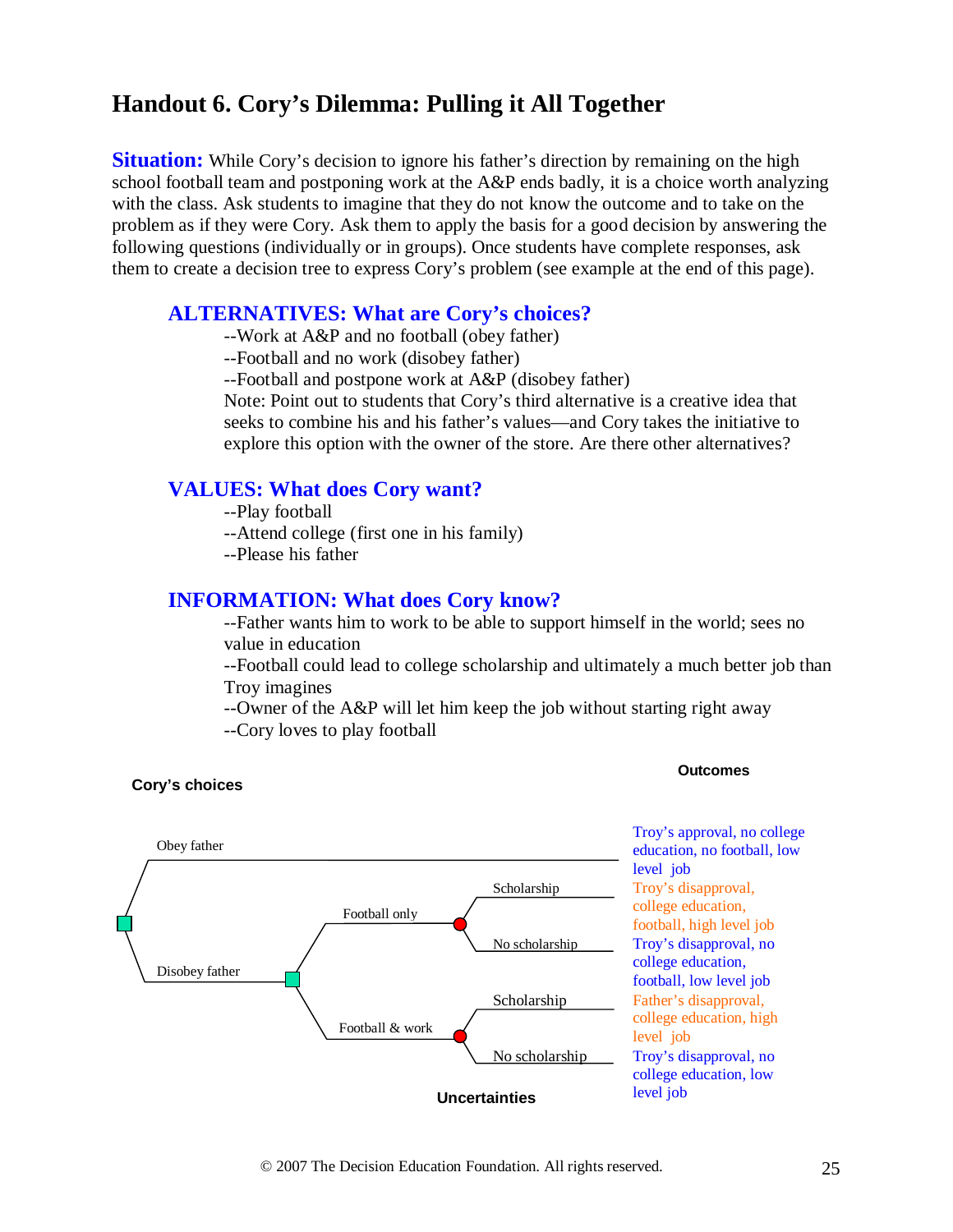### **Eleventh Class: The Debate**

#### **Materials**

Essay 2—Values Performance Tasks

#### **Procedures**

**The Debate**: Give students half of the period to prepare their argument, and hold the debate during the second half of the period.

#### **Next Steps**

• Assign **Essay 2: Values** (optional). This assignment is intended to help students apply what they have learned about decision making in the novel to their own lives. As part of this assignment, students should turn in a tree diagram that represents one of the decisions discussed in the essay.

> **Directions:** Choose one of the important decisions a character makes in *Fences* and discuss

a) what this decision reveals about the character, and

b) how the particular decision affects others beyond the one who makes the choice. Pay particular attention to defining as best you can the values the character uses in making the decision.

In light of what you discover this decision in *Fences,* conclude your discussion with a discussion of the effects on others (good and or bad) of an important decision you have made (**Note:** If you have trouble thinking of a personal decision, choose one you witnessed made by a friend or family member). Make sure you discuss the values that governed the process.

• Conclude this unit of study with one or both of the **Performance Tasks***.* As soon as they have finished reading the play, students can begin (outside of class) their preparation for this task.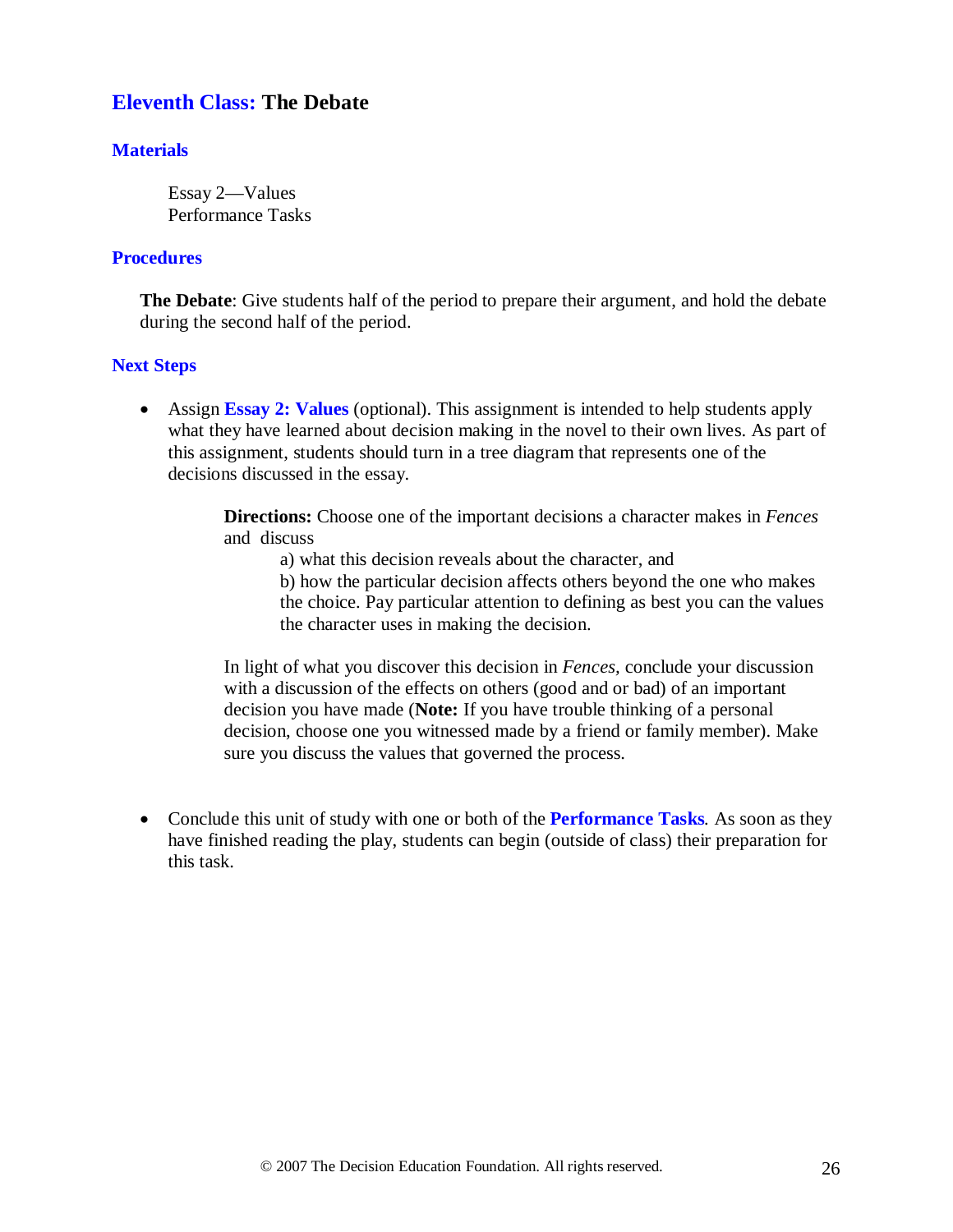# **2. Assessment Evidence**

### **Performance Tasks**

### **1) Broadway Audition**:

**Goal**: You want to be chosen for a leading role in a Broadway production of *Fences.*

**Role:** You are an aspiring professional actor.

**Audience:** The director and a small committee he has chosen.

**Situation:** The director wants you to demonstrate the depth of your understanding of the character you wish to play.

#### **Product:**

**1)** Give a 3-5 minute oral evaluation of an important decision the character makes (or has made), and comment on the success of that decision. Use what you have learned about useful information, clear values and creative alternatives as your criteria for judgment.

**2)** Recite one of your character's speeches, a passage that supports your findings, and explain the reasons for your selection.

**Standards for Success:** Accurate detail from the play; convincing argument supported by the three parts of the basis for a good decision; engaging recitation and explanation of the passage.

### Notes and Procedures

1. The teacher should play the role of the director and a group of adults in the community (other teachers, staff, parents) can serve as committee members.

2. Time will be an issue. Ideally, auditions can be completed during larger class blocks, if available. If not, another suggestion is to devote the first and last class periods of the week to auditions until they are completed (assuming committee members can attend). If students are clear about their time limits, it should be possible to complete 5-7 auditions in one 45 minute period.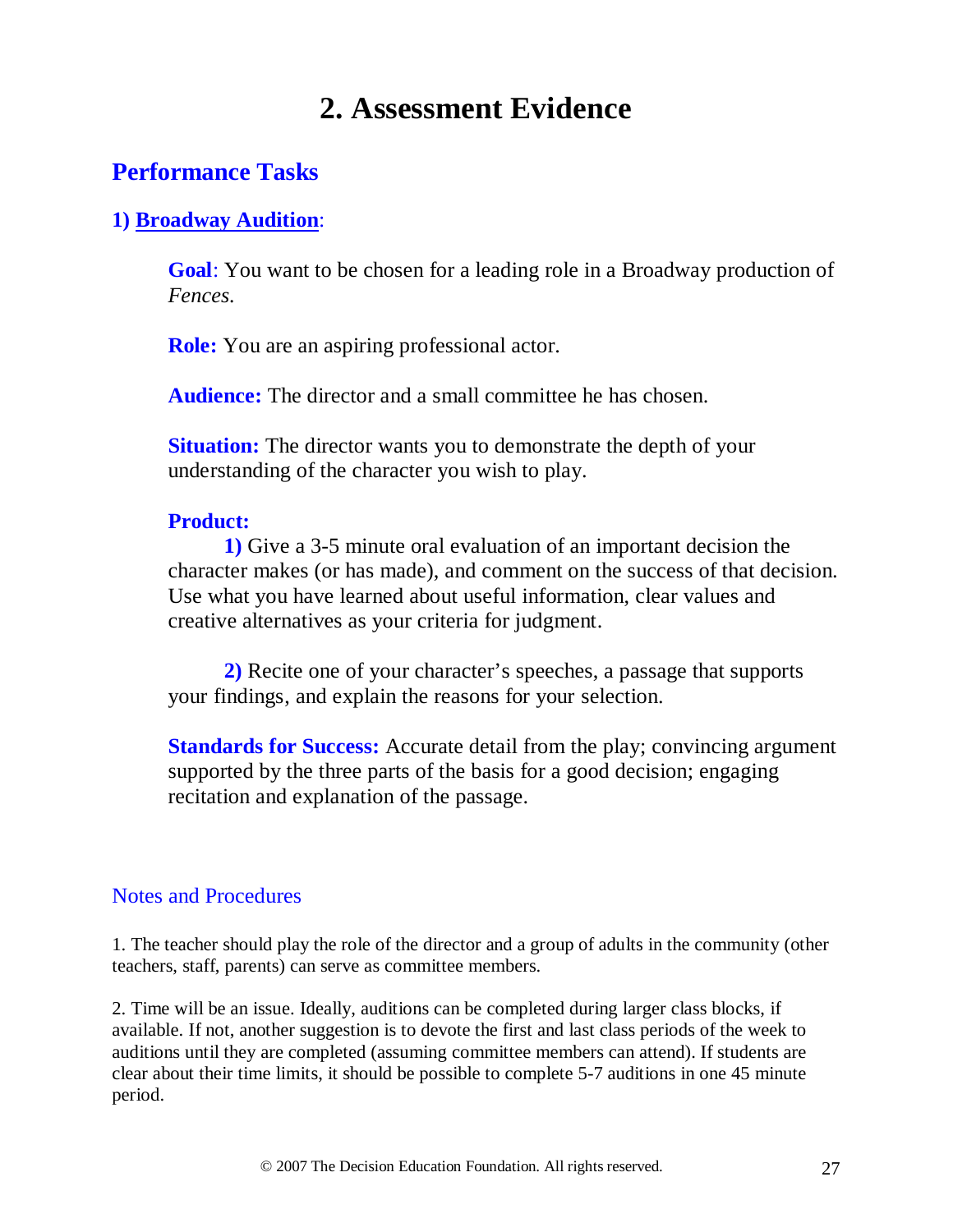### **2) Troy on Trial: A Question of Alternatives, Information, and Values**

Imagine that instead of leaving home after their fight with the baseball bat (end of 2.4), Cory goes to the police. The police arrest Troy and charge him with child abuse. Your classroom becomes the courtroom.

**The Defense Team:** Four or five students will defend Troy's actions. Their goal is to get him acquitted of the charge by presenting convincing evidence from the play that Troy's decisions have been in Cory's best interests. One student in this group will play the part of **Troy** in court.

**The Prosecution Team:** Four or five students will prosecute Troy. Using evidence of his actions in the play, they will attempt to have Troy convicted of the crime. One student in this group will play the part of **Cory** in court.

**Judge and Jury:** The teacher will preside as judge over the proceedings, and six-twelve students will serve as the jury. Along with its verdict, the jury must explain to the court the reasoning behind the decision.

#### Notes and Procedures

1. Showing the class excerpts from the television series *Law and Order* will give students a model for the classroom court scene.

2. Since one goal of this exercise is for students to gather useful information and demonstrate a detailed understanding of the characters, they should use evidence from the entire play including Troy's past (before Cory was born) as well as Cory's return after Troy's death.

3. Both the prosecution and defense may call expert witnesses to the stand. For example, they can prepare a member of their team to be a forensic or psychiatric expert to explain Troy's actions.

4. In its verdict, the jury should explain their final judgment about what is and is not useful information that was presented in the trial.

#### 5. It should be clear to all three groups that

- a) every decision ends in action,
- b) actions of characters will serve as evidence in the trial, and

c) the defense and prosecution's ability to use and explain alternatives, information, and values in the decisions used as evidence will determine their success in the trial.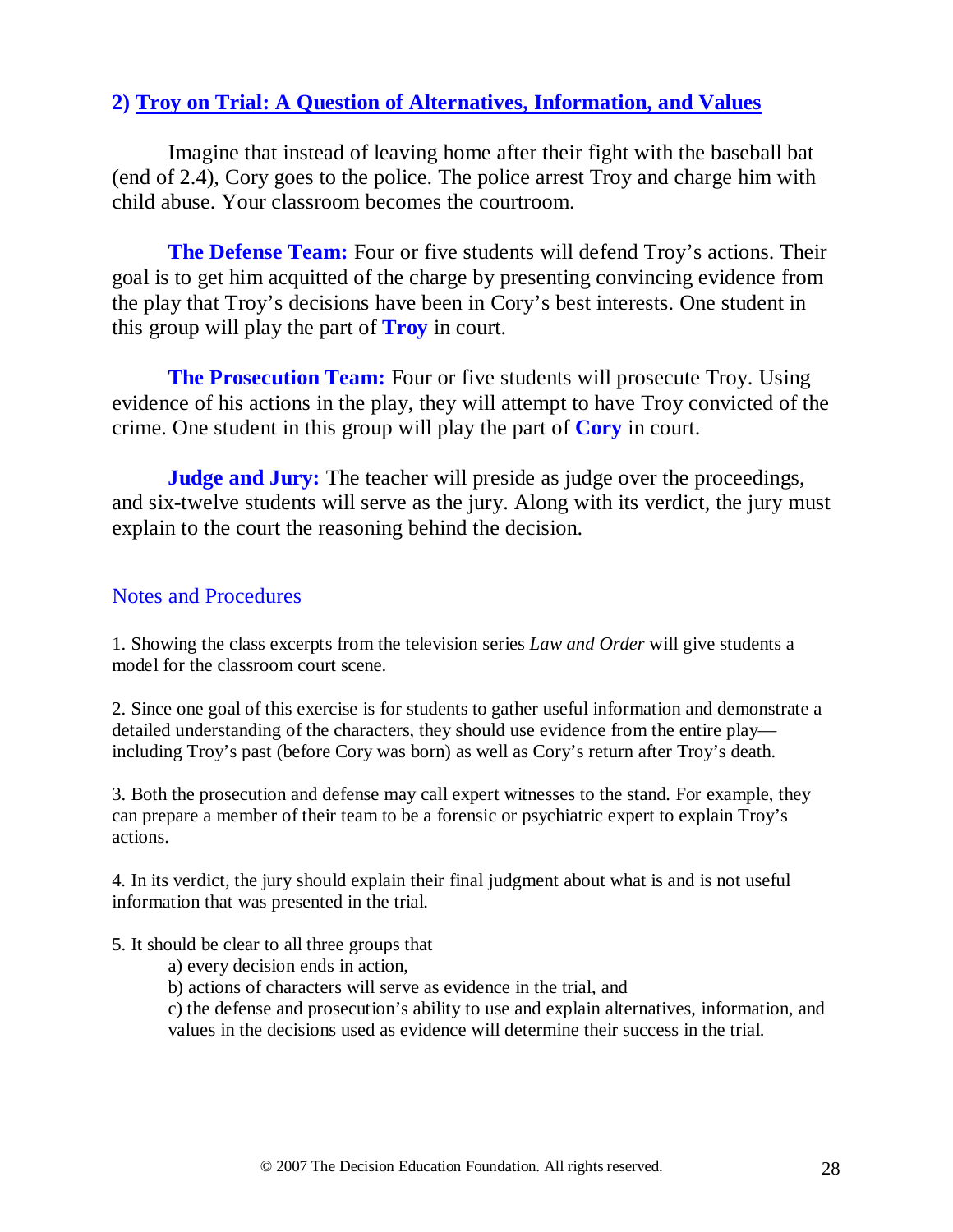# **2. Assessment (continued)**

**Reading Log:** While completing each reading assignment, students should keep a log of 1) important decisions characters make (or describe from their past) and 2) all references to *fences, baseball,* and *music* in the play. Each entry should include a page reference and a brief phrase or sentence description. Students will use this information in class discussion and during the "Small Group Investigation."

**Quizzes:** To assess and clarify student understanding, give brief oral or written quizzes on

1) character and plot details (after each reading assignment),

2) the questions we ask to define alternatives, information, and values (see **Handout 1**), and

3) the definitions of *metaphor.*

### **Essay 1: Using Alternatives, Information, and Values to Understand a Complex Problem**

#### **"And right there the world suddenly got big. And it was a long time before I could cut it down to where I could handle it." (1.4)**

Troy makes this statement as he tells Lyons and Bono the story of his leaving home at age 14. In your best writing, explore the meaning and application of Troy's statement. Use the following topics to guide your discussion:

- a. What exactly does Troy mean by "the world suddenly got big"?
- b. Have you ever had a similar experience of feeling the world "get big"?
- c. Describe that experience. How did you "cut it down"?

 d. How could a look at values, information, and alternatives help Troy manage this seemingly overwhelming situation? How do values, information, and alternatives apply to the personal situation you described?

#### **Essay 2: Values**

Choose one of the important decisions (see list—*Learning Resources,* a) a character makes in *Fences,* and discuss a) what this decision reveals about the character, and b) how the particular decision affects others beyond the one who makes the choice. Define as best you can the values the character uses in making the decision.

In light of what you discovered about the effect of a decision in *Fences,* conclude with a discussion of the effects on others (good and or bad) of an important decision you have made (If you have trouble thinking of a personal decision, choose one you witnessed made by a friend or family member). Make sure you discuss the values that governed the process.

At the end of your essay, draw a tree diagram of one of the decisions you discuss.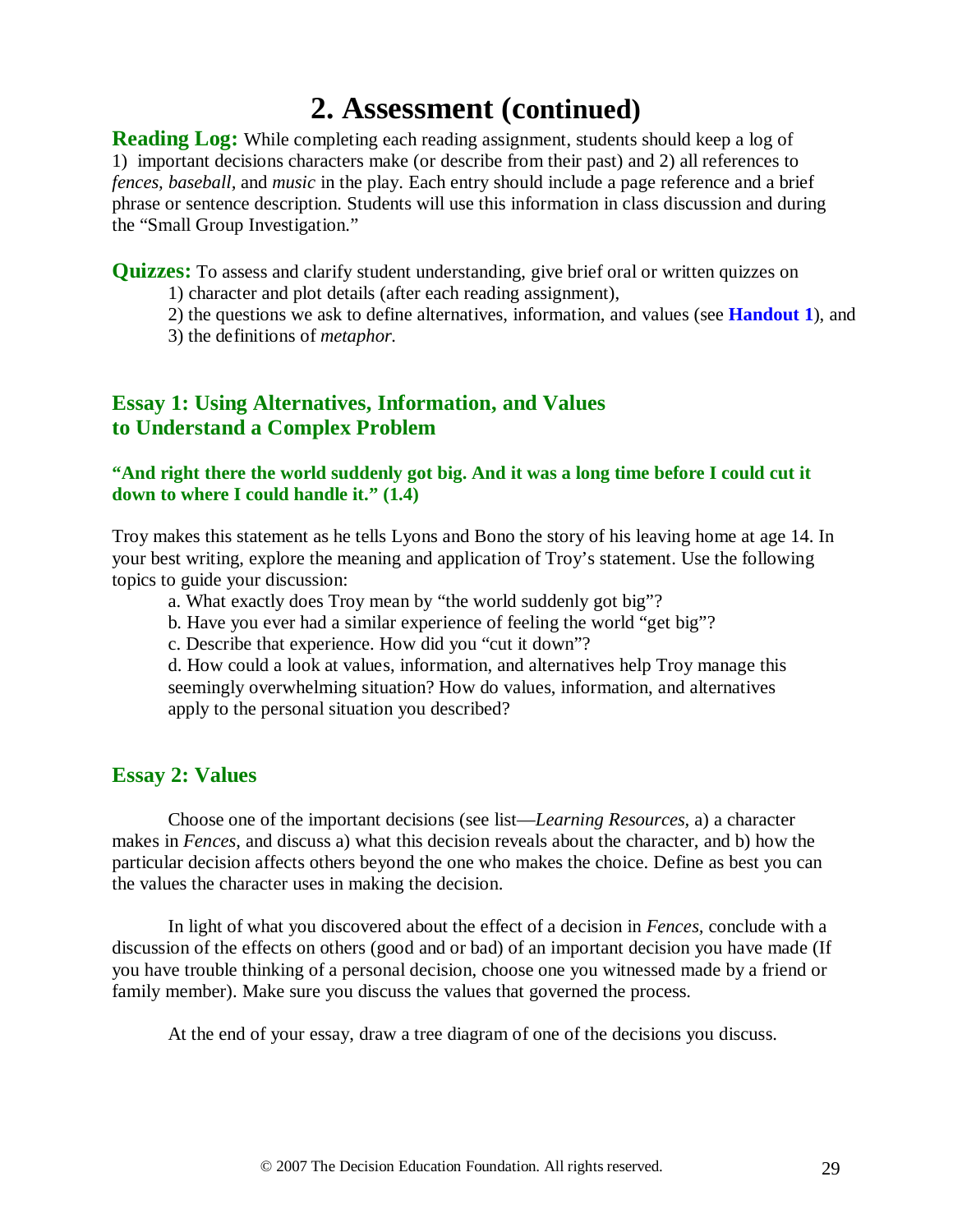# **2. Assessment (continued)**

#### **Journal entries:**

1) Research details about August Wilson's life and the background and context for *Fences* (check at least two sources). Imagine that he has come to speak to your class. Write a brief biography (in your own words) that you might use to introduce the playwright to your class. Include details that you learned about *Fences*.

2) Is Cory's experience as a teenager in any way similar to yours? How much control does he—and do you—have over your future?

3) Use the information from the group investigation and class discussion to clarify the various meanings of "fences" in the play.

#### **Small Group Investigation:**

Assign small groups one of the following: baseball; the fence (and gates of heaven); the song about Blue. Ask each group to 1) find as many references to their topic as they can and put page references in order from first to last; 2) discuss each reference and decide if the character uses more than a *literal* meaning of the figure in each example; 3) report back during a full class discussion of each topic.

**Debate:** *Like his father before him, Troy fails his son.* Once students have finished reading the play, ask them if they agree or disagree with this statement. If the class is close to evenly divided on the issue, split them into two groups to prepare a debate on the topic. Each group must argue at least three points with supporting evidence from the play.

Use the debate to introduce a discussion about the need to be aware of how our past experience, school environment, family, and social group can limit our perspective (*frame*) when considering *alternatives, useful information,* and *values* in the decision-making process.